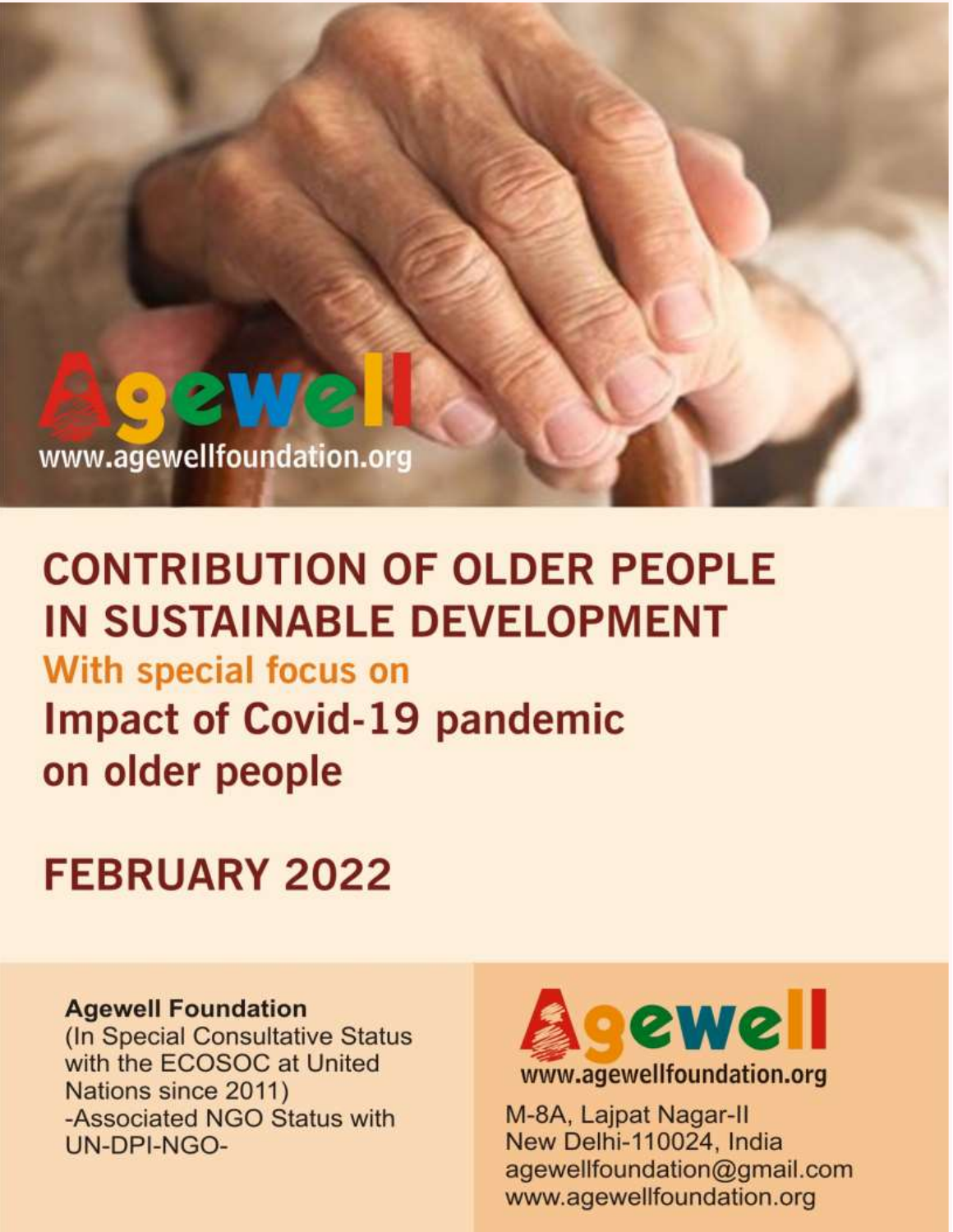# **CONTRIBUTION OF OLDER PERSONS IN SUSTAINABLE DEVELOPMENT**

### *(With a special focus on Impact of Covid-19 pandemic on old people)*

### *FEBRUARY 2022*

\*\*\*\*\*\*\*\*\*\*\*\*\*\*\*\*\*\*\*\*



(In **Special Consultative Status** with the **ECOSOC** at **United Nations** since 2011) (In association with **UN-DPI**)

### **AGEWELL RESEARCH & ADVOCACY CENTRE (For Needs & Rights of Older people)**

M-8A, Lajpat Nagar-II, New Delhi-110024, India. +91-11-29836486, 29840484 [agewellfoundation@gmail.com](mailto:agewellfoundation@gmail.com) www.agewellfoundation.org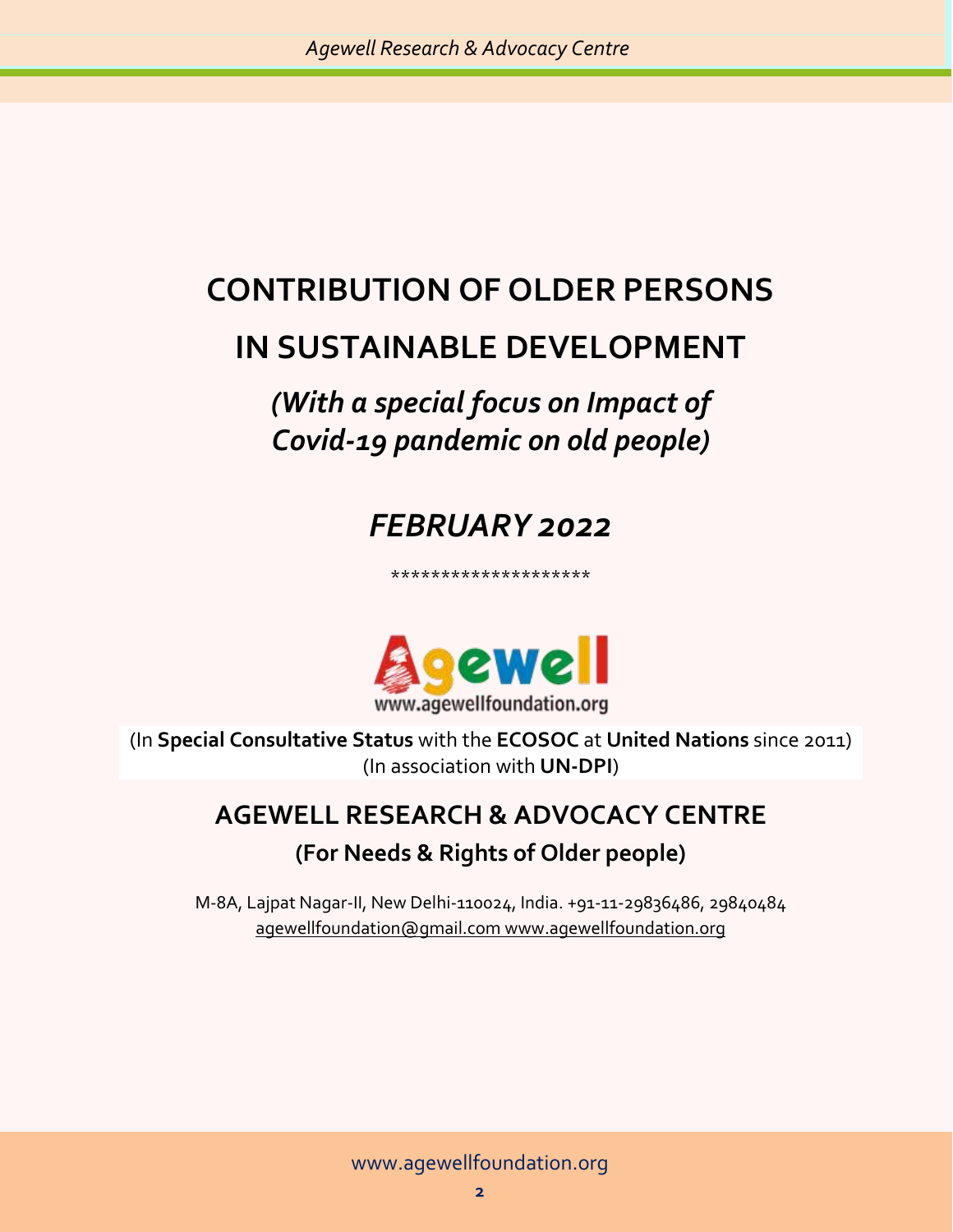## **CONTENTS**

| SI no.         | <b>Particulars</b>                                                     | Page no.      |
|----------------|------------------------------------------------------------------------|---------------|
| Ī.             | <b>Introduction</b>                                                    | 4             |
| a.             | Contribution of older persons to sustainable<br>development            | 4             |
| $b$ .          | Economic security in old age                                           | 6             |
| $\mathsf{C}$ . | Impact of covid-19 pandemic on older people                            | 8             |
| d.             | Major concerns of older persons during pandemic                        | 11            |
| П.             | Aims & objectives of the study                                         | $\mathbf{11}$ |
| Ш.             | Sampling Method, Sample Size & Duration                                | 12            |
| IV.            | <b>Major findings</b>                                                  | 14            |
| a.             | Effect of covid-19 on older people                                     | 14            |
| $b$ .          | Attitudinal change towards older persons during<br>covid-19 phenomenon | 18            |
| $\mathsf{C}$ . | Impact of covid-19 situation on human rights of the<br>older persons   | 21            |
| d.             | Ever widening generation gap                                           |               |
| $V_{\cdot}$    | <b>Observations</b>                                                    | 24            |
| VI.            | <b>Representative statements</b>                                       | 26            |
| VII.           | <b>Recommendations</b>                                                 | 27            |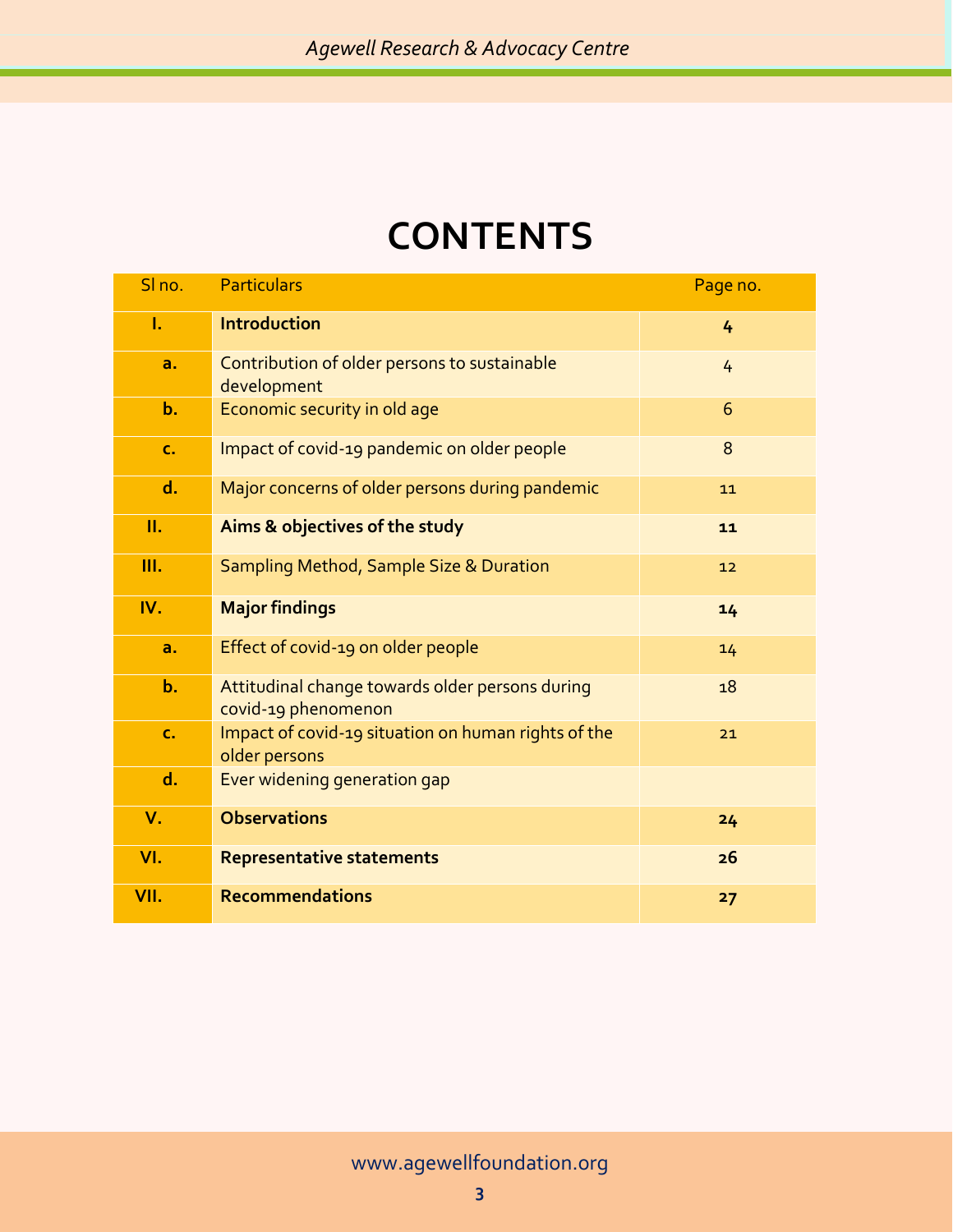### **INTRODUCTION**

#### **CONTRIBUTION OF OLDER PERSONS TO SUSTAINABLE DEVELOPMENT**

India has the second-largest population of older people (60+) in the world, with currently an estimated elderly population of 140 million+. They are expected to reach about 20% of the total population by the year 2051. Till a few years back, in India, issues concerning older persons were considered as peripheral issues only. But now keeping in view of this fastest-growing section of the society, the government at various levels has focused on issues concerning older people in its core agenda.



#### **Financial status of older people**

Several studies about the financial status of older people reveal that in India there are approximately  $1/3^{rd}$  of older people who have higher net-worth value, as they have earned money throughout their life and have inherited properties. Among them, most of them have well-settled children who support them financially as well and head their respective families. Therefore, older persons' contribution to overall family expenditure remains significant in majority of these households. On the other hand,  $2/3^{rd}$  of older people in India hardly have any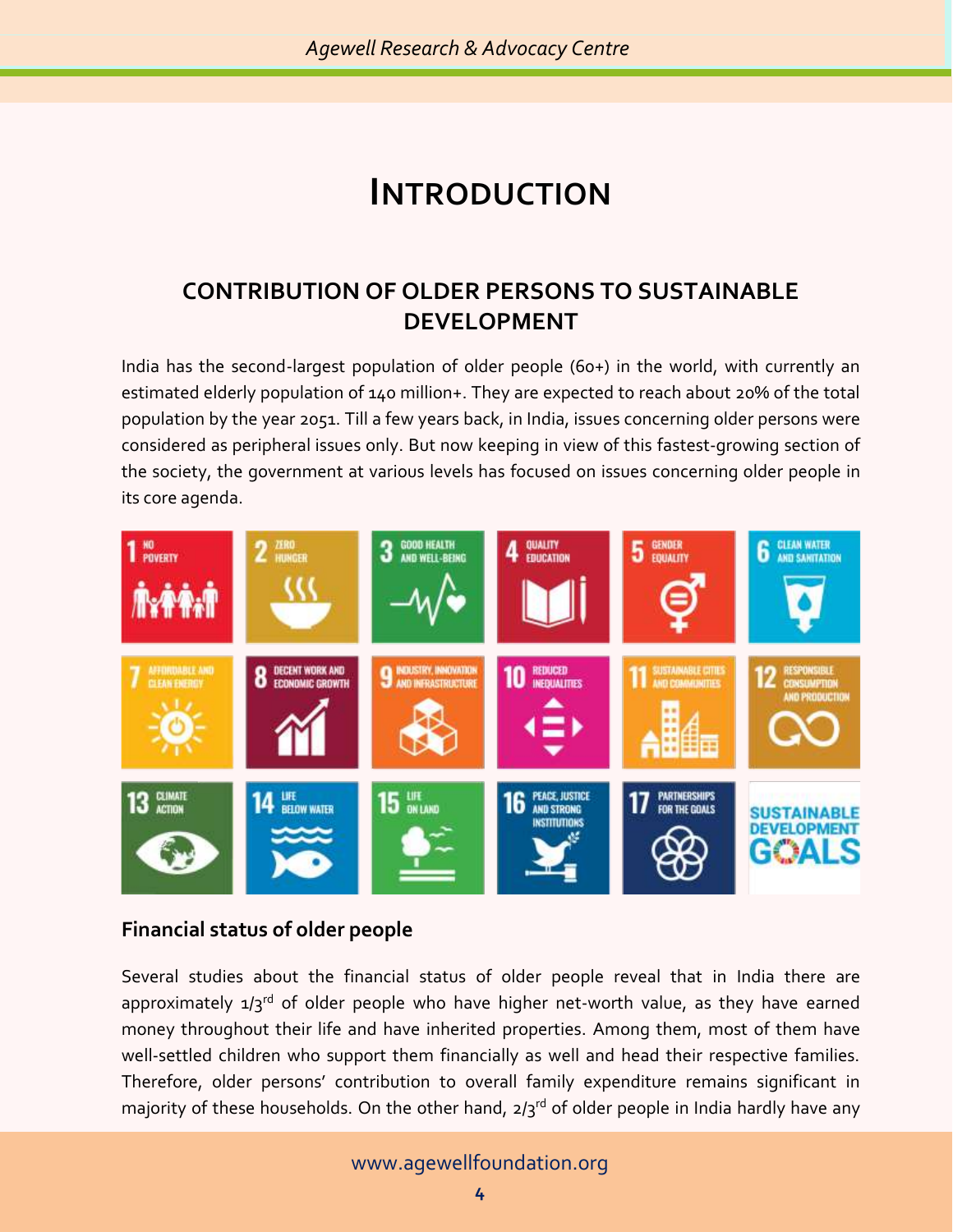regular source of good income and most of them are dependent on their respective family members or government programs for all kinds of their needs in old age.

Due to changes in financial status and ever-increasing independence of older persons, particularly belonging to the middle, upper-middle and upper classes, their role in financial activities has also undergone significant change over the years. Today, they can be observed to be active consumers of various products and services and embarking on other financial activities. Still, there is a significant number of older persons, who face social, financial, and psychological problems due to the unusual poor-rich gap as well as urban/rural divide.

Preparing financially for longer lives and finding ways to reduce ageingrelated disability have become today's priorities. Experience shows that it is critical to address challenges concerning old age sooner rather than later. Waiting significantly increases the costs and difficulties of addressing these challenges.



#### **Gainful engagement in old age**

Gainful re-employment is an area of great concern, for many older persons. They want it because they find themselves completely active but retired and financially compromised. Since they are mentally and physically fit to work for some more years in old age, they may participate in several productive activities and contribute to sustainable development.

In old age, people have to face a lot of hurdles in comparison to their younger age. They not only suffer due to declining health conditions with their growing years but also due to dependence on others for their healthcare, financial and social needs. In India majority of older persons are not able to contribute actively to sustainable development. However, if older persons in the age groups of 60-75 are provided with ample opportunities like skill training, digital literacy, gainful engagement, etc. they can contribute to sustainable development.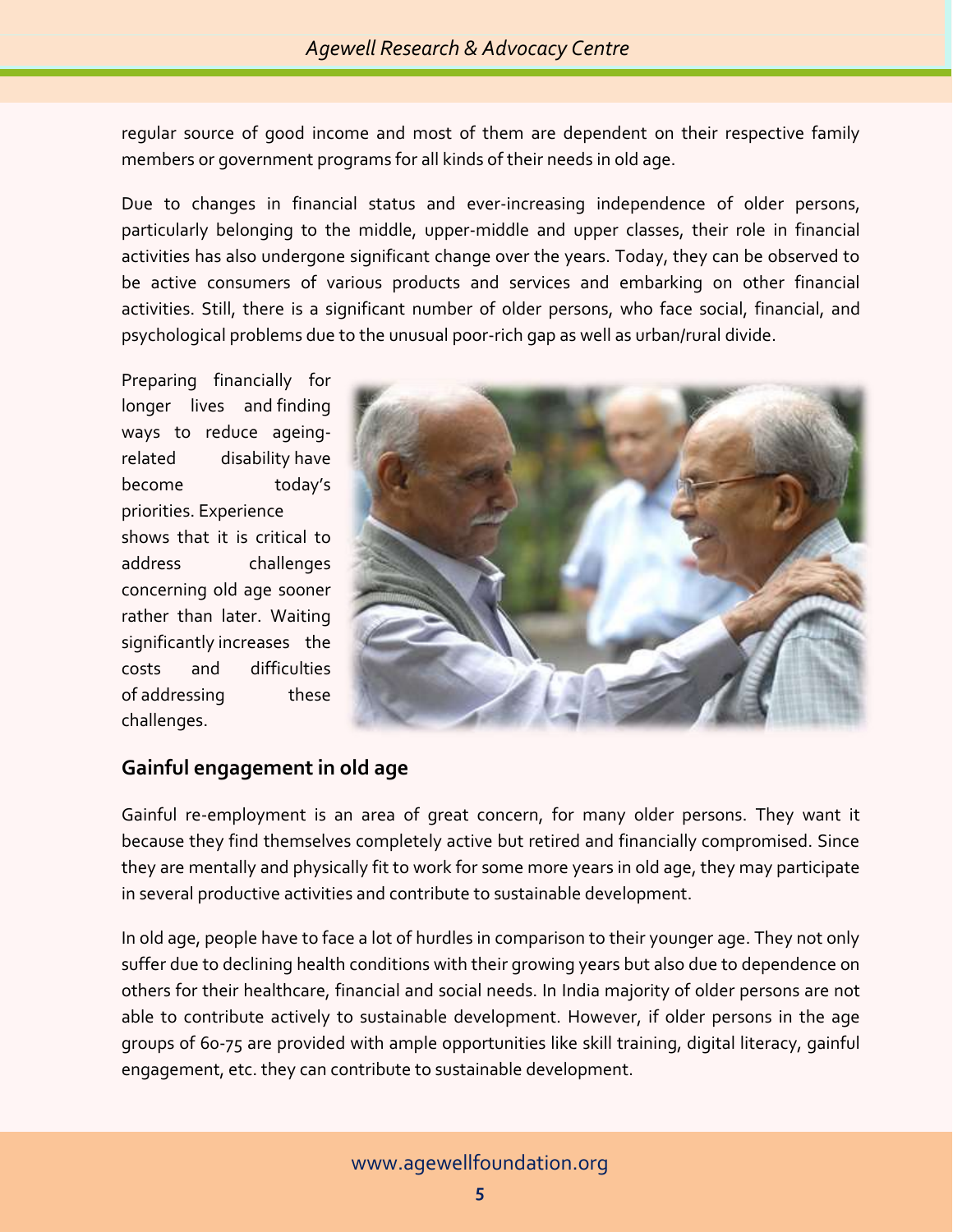#### **National Legal and policy framework for the right to work in old age:**

According to Article 41 of the Constitution of India, the State shall, within the limits of economic capacity and development, make effective provision for securing the right to work, to education and to public assistance in cases of unemployment, old age, sickness and disablement, and in other cases of undeserved want. Further, Article 46 says that the State shall promote with special care the educational and economic interests of the weaker sections of the people including older persons and shall protect them from social injustice and all forms of exploitation.

The National Policy for the Older Persons and subsequent laws, implemented for the welfare and empowerment of older persons keep a realistically achievable component. Educating the people about this new policy framework and legal provisions and creating awareness can ensure older persons' participation in sustainable development to a great extent.

To provide older persons with decent, active and healthy lives, policymakers need to take necessary steps to improve the well-being of older people. This issue is of high importance because people do not stop moving when they reach the age of sixty and, thereby, they need equal opportunities to participate in sustainable development.

### **ECONOMIC SECURITY IN OLD AGE**

Despite the efforts by the Government of India to introduce new policies, older persons lack the security needed in old age and live with a low social status with increasing reports of financial deprivation, abandonment and humiliation.

In India majority of older persons face financial hardship in old age as most of them are not in a position to earn their livelihood. Their savings, if any, are not enough to meet their day-to-day expenses, particularly medical expenses. Many times, their family members and relatives exploit them due to their vulnerability. Many surveys suggest that in India more than 2/3rd population of the aged had to depend on others for their day-to-day maintenance and care. Gender-wise, the majority of elderly men are comparatively more economically independent.

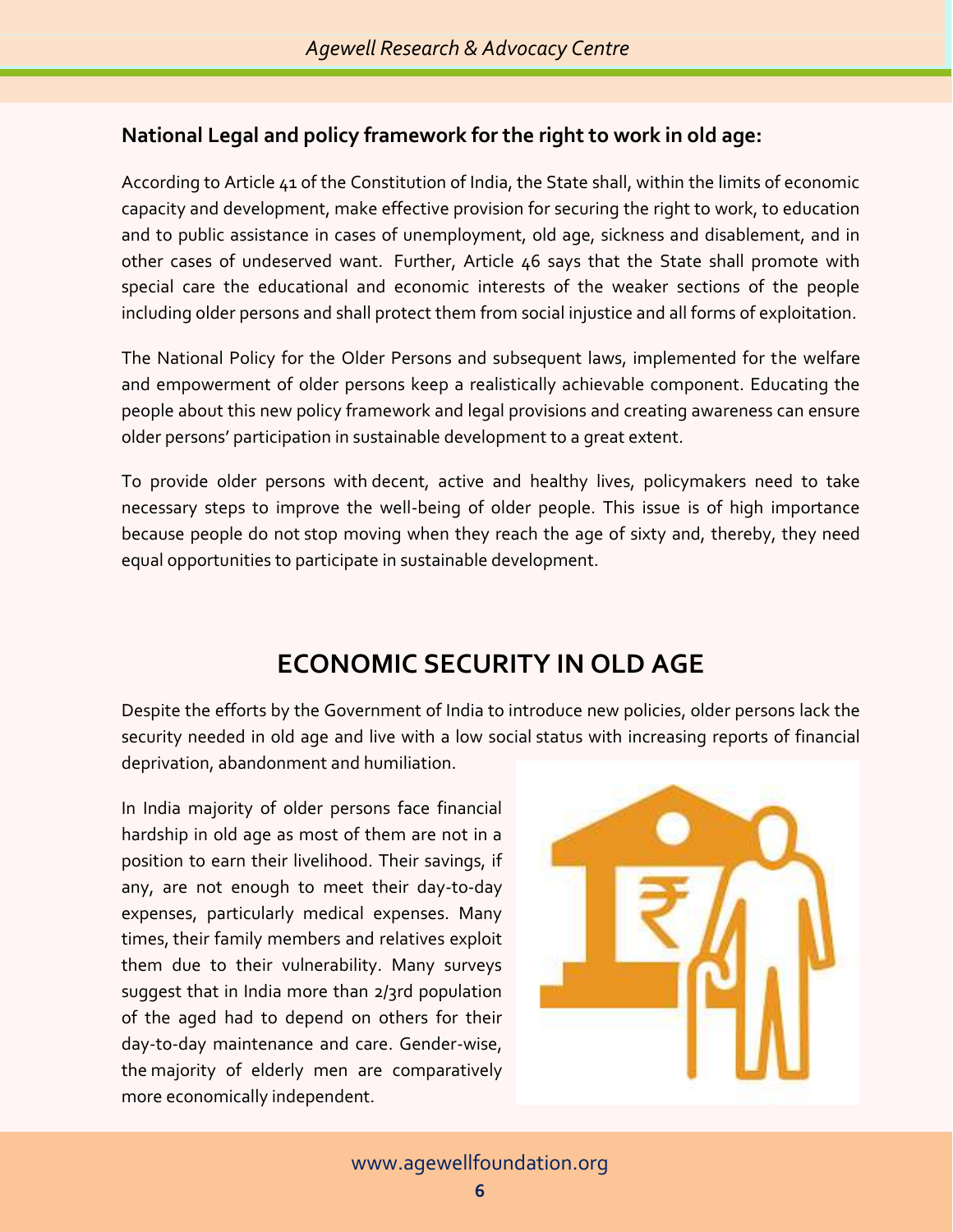Older persons facing financial crisis in India, usually belong to the middle, lower-middle or lower classes. This section of the elderly population had also suffered a lot of problems, particularly due to their miserable financial condition even in their younger age.

Only about 10% of older persons in India have a regular and adequate post-retirement age income. Further, 25-30% of others get insufficient benefits. And, about 60-65% of retired and old people get no retirement benefits at all.

Economic security in old age is directly linked with their financial independence. In rural areas, older persons hardly enjoy economic security in comparison to their counterparts living in urban or semi-urban areas of the country.

With the increasing nuclearization of the family system, particularly in the urban settings, more and more older persons tend to be choosing to live on their own and want to utilize their net-worth value to the maximum.

Older people, particularly those inhabiting urban and semi-urban



areas have a higher level of awareness about their financial interests and rights. However, the financial rights and interests of older women and elderly men (75+) are often jeopardized by their family members, etc., particularly when they are widowed.

After retirement older persons don't want to remain completely jobless and seek gainful engagement. They often tend to start a new business or a gainful job. There are several ideas to get going for older persons in India that are not completely intended to make money but to enjoy working in old age. Retired older persons can take up these occupations as per their choice, expertise, knowledge, experience and interests.

Ensuring economic and social security in old age for its population is the major challenge before the Government of India that cannot be addressed only by making budgetary provisions from time to time. For overcoming such ever-growing challenges, the government must also focus on some out-of-the-box measures and devise continuing strategies.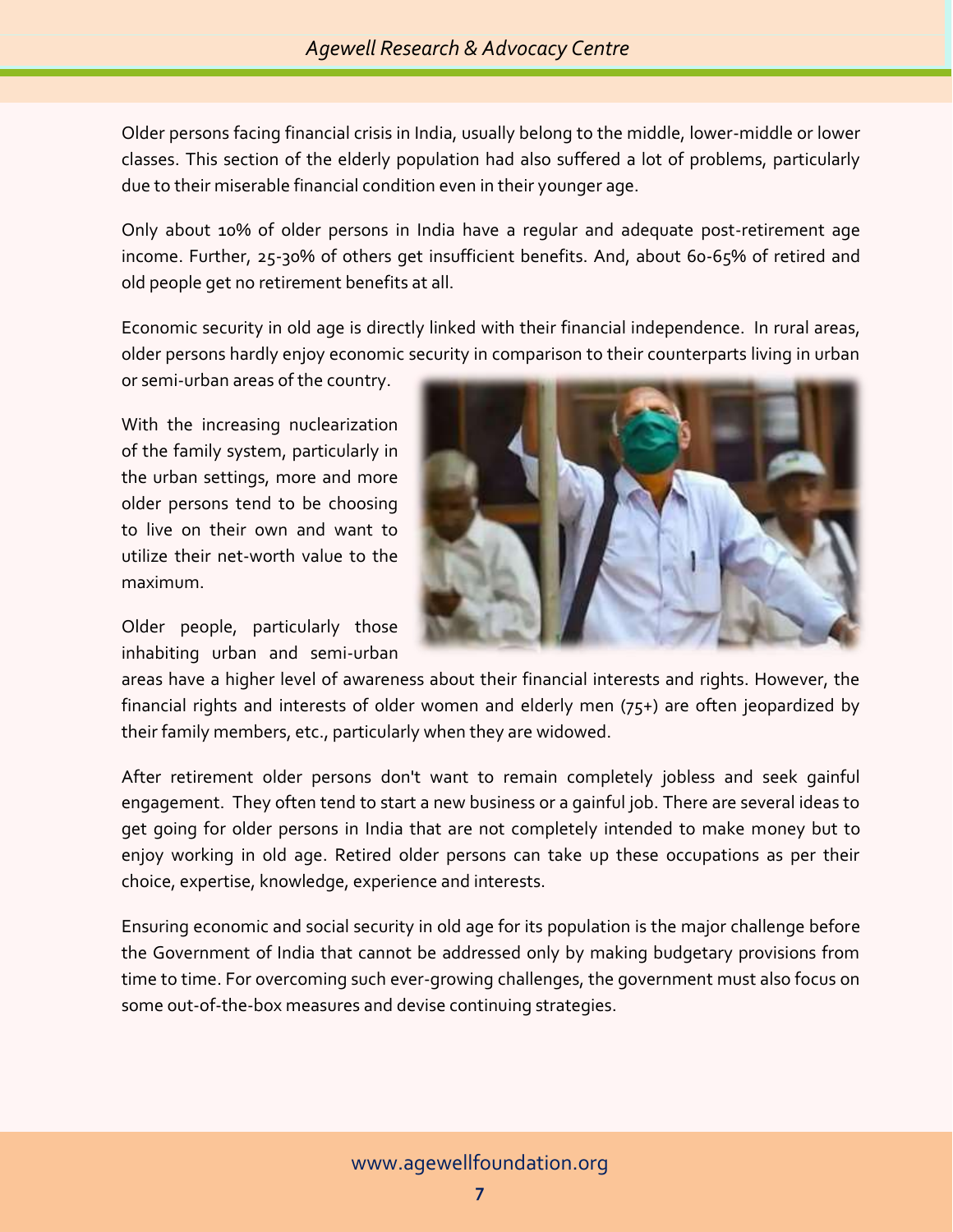### **IMPACT OF COVID-19 PANDEMIC ON OLDER PEOPLE**

#### **Background**

Covid-19 pandemic had emerged as a major cause of concern for every section of society. People were struggling to protect themselves from Coronavirus and its consequences on human life all over the world. Though the Covid-19 situation and related lockdown rules/restrictions had affected almost every human being, older persons were the most vulnerable so far as the Coronavirus threat and its impact were concerned.

Fast-changing socio-economic-demographic scenarios have worsen the situation. In our societies, the younger generation is over dependent on technology and prefers to lead a selfseeking life. Fast paced modern lifestyle and cut-throat competition and the lack of time spent as a family has robbed traditional family-values and warmth of family relationships. As a result, family members lead a more nuclear lifestyle and are unable to care/ value each other.

For decades in India the migration of population, urbanization and the prevalence of a nuclear family system has played a major role in widening the gap between generations. With the emergence of Covid-19, this intergenerational gap has only widened during the past couple of years.

Due to the pandemic and subsequent lockdowns people locked themselves inside their homes and many senior



citizens had to remain isolated and deprived from family support. During this period, needless to say, everyone was distressed due to the fear of infection, lack of money, loss of jobs and frustration which adversely affected interpersonal relationships between the generations.

Due to Covid-19 phenomenon the generation gap has increased rapidly across the country and human rights of many older people are at stake owing to this emerging trend in the society.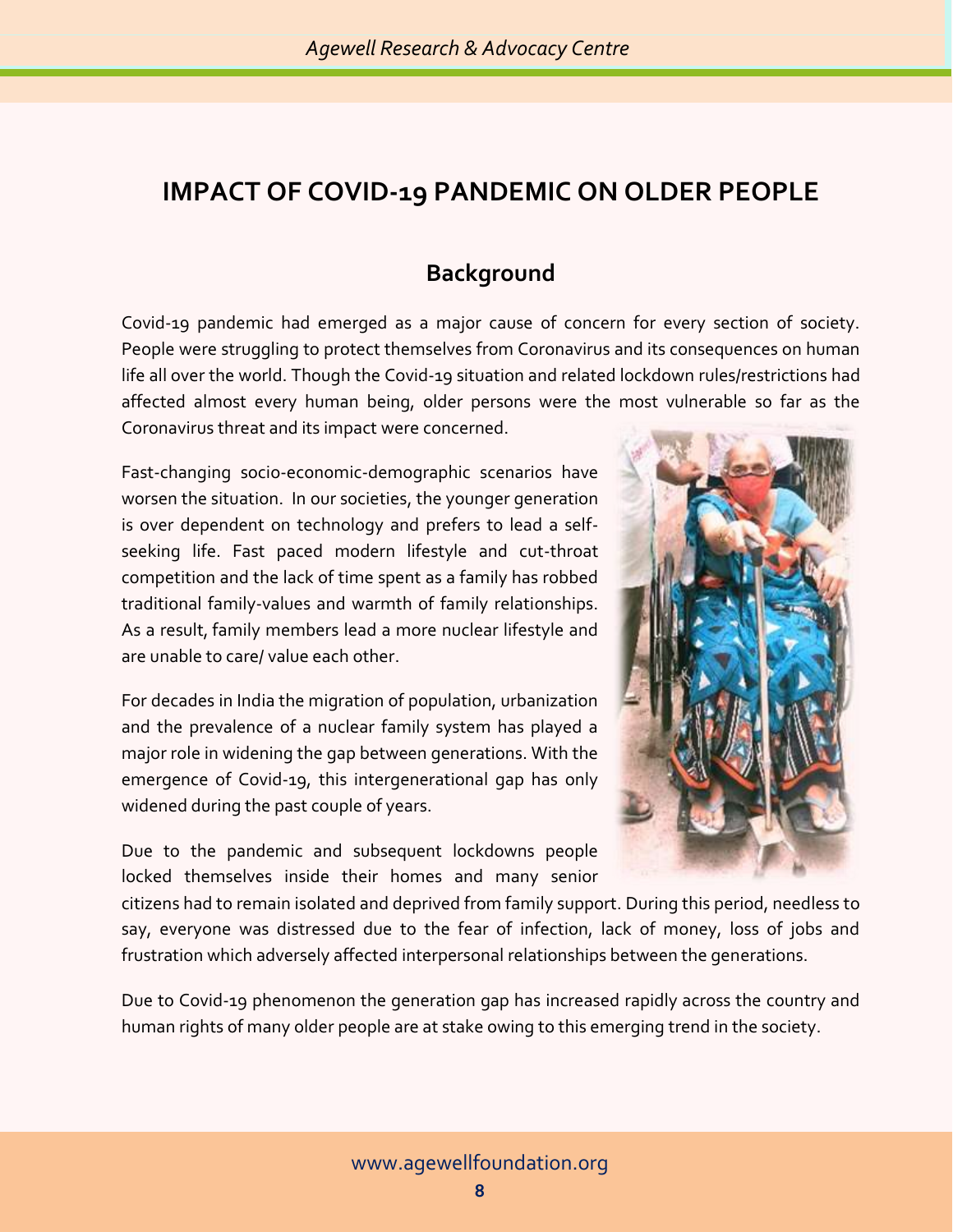Coronavirus has affected almost every older person. Due to uncontrolled surge in Covid-19 cases across the country and a huge burden on the healthcare system, older people were afraid of the Covid-19 consequences during the course of disease. During lockdowns and Covid-19 induced restrictions, social isolation or social distancing of the elderly was termed as serious public health concern due to their bio‐psychosocial vulnerabilities, which was a major cause of loneliness, particularly for those who were living alone or forced to live alone without family

#### **During the past couple of years, they had to face severe challenges such as;**

- Anxiety / restlessness / depression
- Isolation / loneliness
- Neglect / Marginalization
- Lack of autonomy / psychological dependence
- Sleeplessness / fatigue, and chronic stress
- Addiction disorders alcohol/smoking
- Fear of death / prolonged illness

• Self-neglect / loss of self-esteem

- Loss of money due to Covid-19 treatment
- Nervousness / frustration / desperation

support and care.

In most families, Older Persons were being treated as a cornerstone by their own family members, as they were no longer allowed to look after / interact with their grandchildren, no visitors were welcome and their involvement in daily household activities was shunned, terming them as potential threats to the health of the entire family. On the other hand, Older Persons were always concerned about the future of their children and grand-children. However, their concerns were hardly appreciated by their family members.

Older persons were not only prone to the

• Mistreatment / elder abuse severity and fatality of Covid-19 due to age, they were going through a very tough phase in their life and had to live under the shadow of constant fear of death / loss of family members / loss of jobs to earning family members due to Covid-19.

Older Persons with mental health disorders and disabilities were more vulnerable and were prone to exacerbations during such a crisis. Due to poor health conditions and a fast-decreasing immune system in old age, Older Persons were more prone to get infection, which leaves them neglected, even unattended in many cases.

#### **Impact during the recent wave of Pandemic**

During the rising cases of Omicron, the new and comparatively more infectious variant of Coronavirus, across the world including India had once again created an atmosphere of panic and fear in the country, particularly among older persons. At that juncture, when older persons started realizing that worst part of their life is over, economy is on track and started performing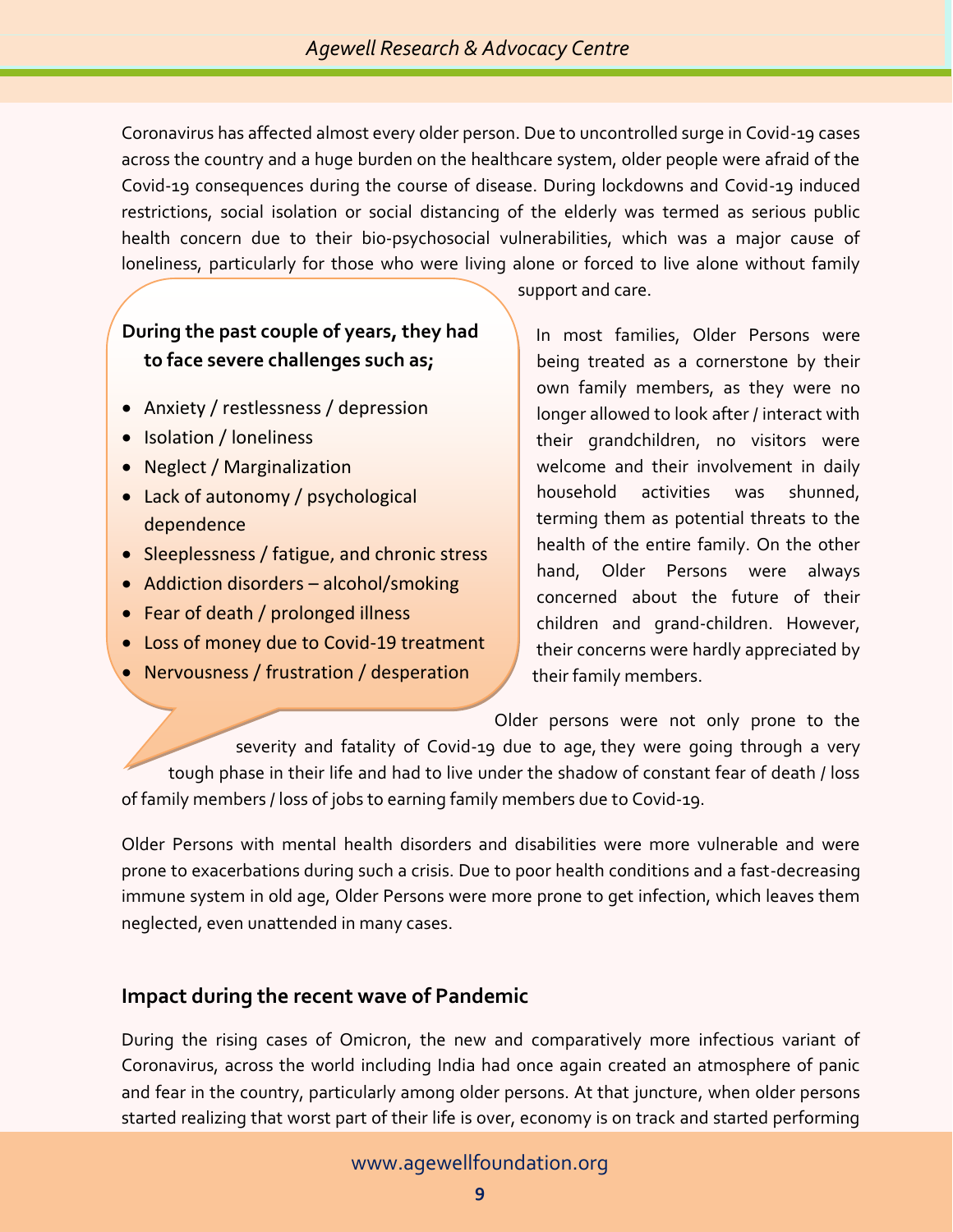their day-to-day activities as pre-covid life, ugly face of the pandemic in the form of Omicron had started haunting their life. They were not afraid of life-threatening consequences only but also lockdowns / restrictions on social life and services related to healthcare, finance, etc.

#### **Major Concerns of Older Persons During Pandemic**

In absence of adequate support mechanism in Old Age, in India most of the older persons were forced to live in underprivileged situations. Social isolation, loneliness and marginalization due to lockdown / restrictions had further deteriorated the situation of elderly. Their life had become compromised to a large extent during Covid phenomenon. Social distancing / isolation was impacting their mental well-being and increasing the risk of psychiatric disorders.

#### **Destitution/ Alienation / Isolation**

Marginalization/isolation or alienation in old age is among the most common issues that are



affecting Older Persons constantly. Older Persons, who are still living with their sons/daughters and grand-children are also suffering from emotional alienation. Due to fast changing socio-economic scenario of the country, fast paced modern life style & rapid urbanization across the country younger generations hardly interact with their elderly family members. Popularity of nuclear family system has virtually crushed strong traditional bond between grand-children & grandmothers. Current Pandemic had further deteriorated the situation.

#### **Emotional insecurity**

In old age most of the Older Persons face family problems like uncomfortable relations with son & daughter-in-law, limited interaction with children, grand-children. Their daughters-inlaw don't like their interference in family matters, children are busy with their jobs, and their husbands invariably have mood swings after retirement and mostly restrict their free

movements. Since elderly have been emotionally attached to their near and dear ones throughout their life, in old age when they are not with them, they miss it a lot. During and after Pandemic most Older Persons were suffering from emotional issues.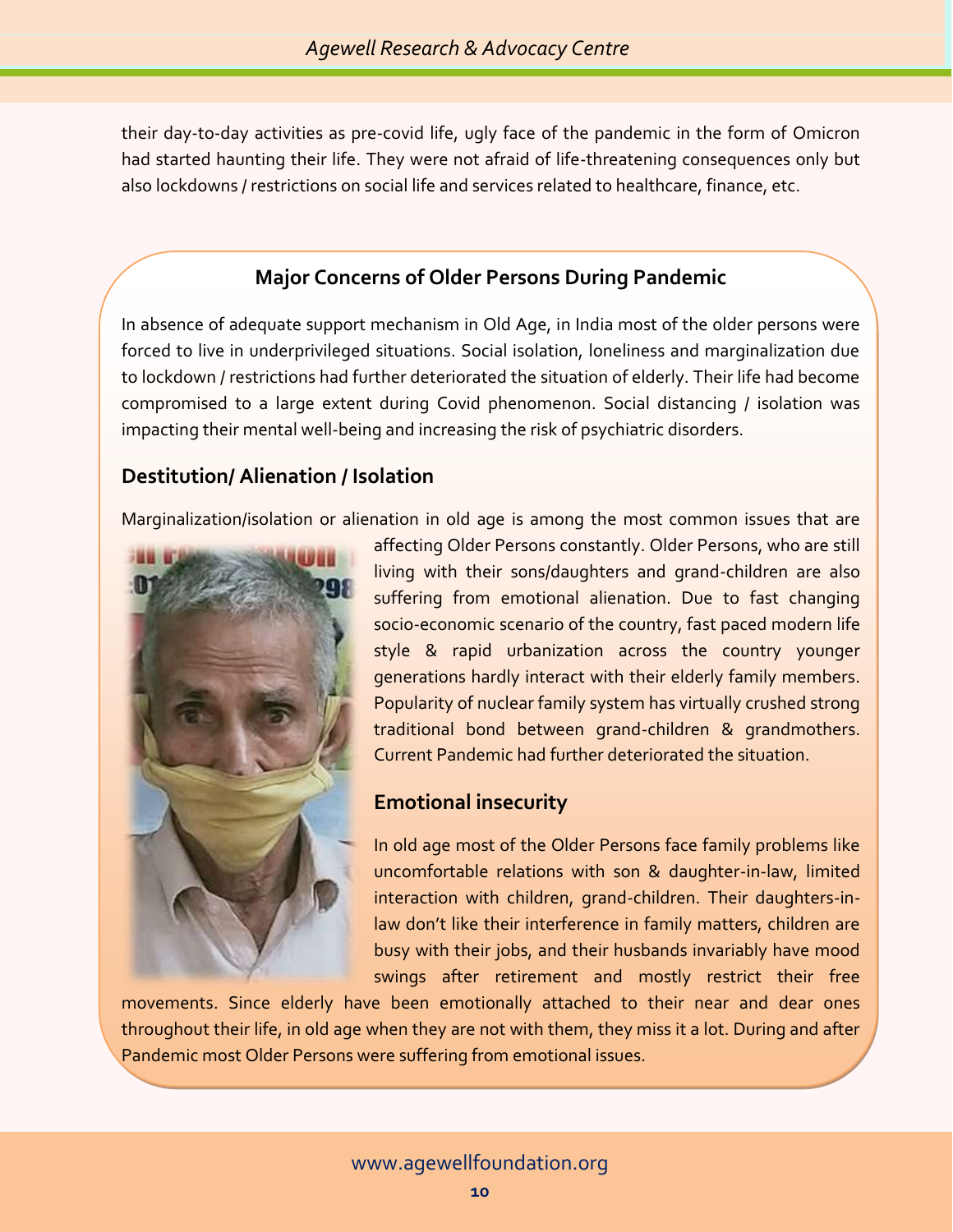# **AIMS & OBJECTIVES OF THE STUDY**

The main objective of this research endeavor is to assess the current situation of older persons and challenges before them through an in-depth qualitative study in order to examine their role and contribution in the sustainable development. To further explore and understand the realism, the following are a set of specific objectives that have been framed to undertake research about the impact of Covid-19 on the older persons in the study area:

- To assess the changing financial status of the older persons
- to undertake a socio-economic situational study of the elderly persons.
- To assess the human rights of older person
- To identify the fast-growing concerns of older persons.
- To assess the major challenges in old age.
- To enlist opinions and views of the older people on the fast-changing socio-economic scenario
- To enlist suggestions and recommendations for concerned stakeholders

#### **Scope & Methodology of the Study**

This study is an attempt to understand socioeconomic dynamics, highlighting the patterns that emerge in relation to the contemporary economic and healthcare issues and challenges faced by the older persons. It has been endeavored explore the relationship between contribution of older persons and their needs & expectations.



#### **Area & Units of the Study**

The entire country constituted area of the study. Therefore, rural and urban areas were selected for this study. All old people (60+) were taken as target group of the study. Out of about 140 million+ elderly persons, list of older persons who were willing to be part of the study was prepared.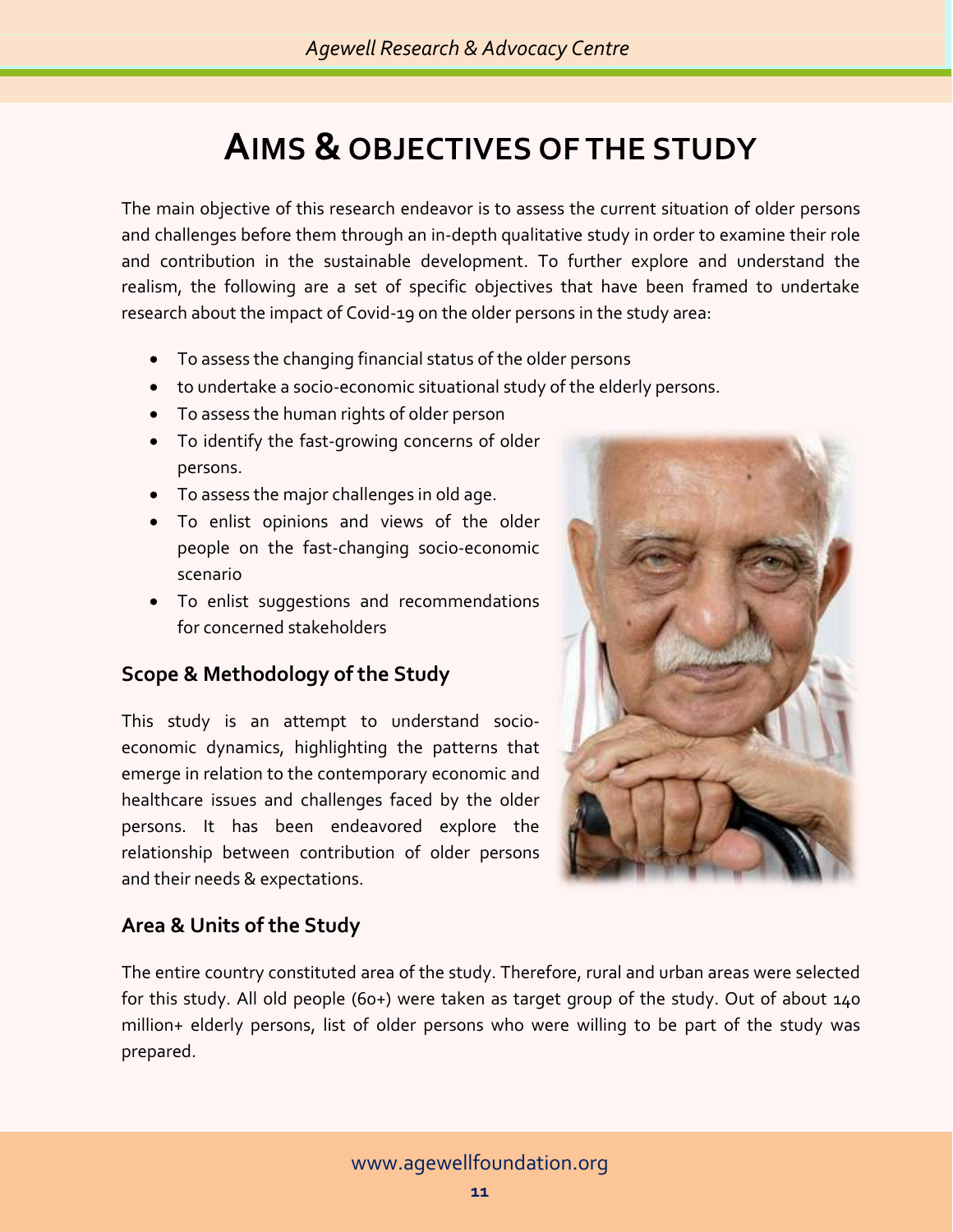As the literature review suggests the older people are faced with diverse issues, problems and challenges ranging from frailty to functional inadequacies; physical & health problems; social isolation & loneliness; neglect, economic insecurity etc. Therefore, while developing this list of respondents or the sampling frame the representation of this diversity was kept in mind so that vast variety of challenges are culled out from this research.

#### **Sampling Method, Sample Size & Duration**

The respondents who comprised the sample for the study were selected on the basis of random sampling made on the basis of gender, community (rural-urban), age-group etc.

**Sample Size:** A total of 10000 respondents were studied by 500 volunteers across all the five regions of Northern, Southern, Western, Eastern and Central India. The survey was conducted during the month of January-February 2022.



Equal number of respondents was drawn from rural and urban areas. As for as gender wise composition of the sample is concerned, out of 10000 total respondents, 5079 respondents were older men and 4921 older women. However, the number of older women respondents from rural areas was comparatively higher (2511) as is depicted in the diagram.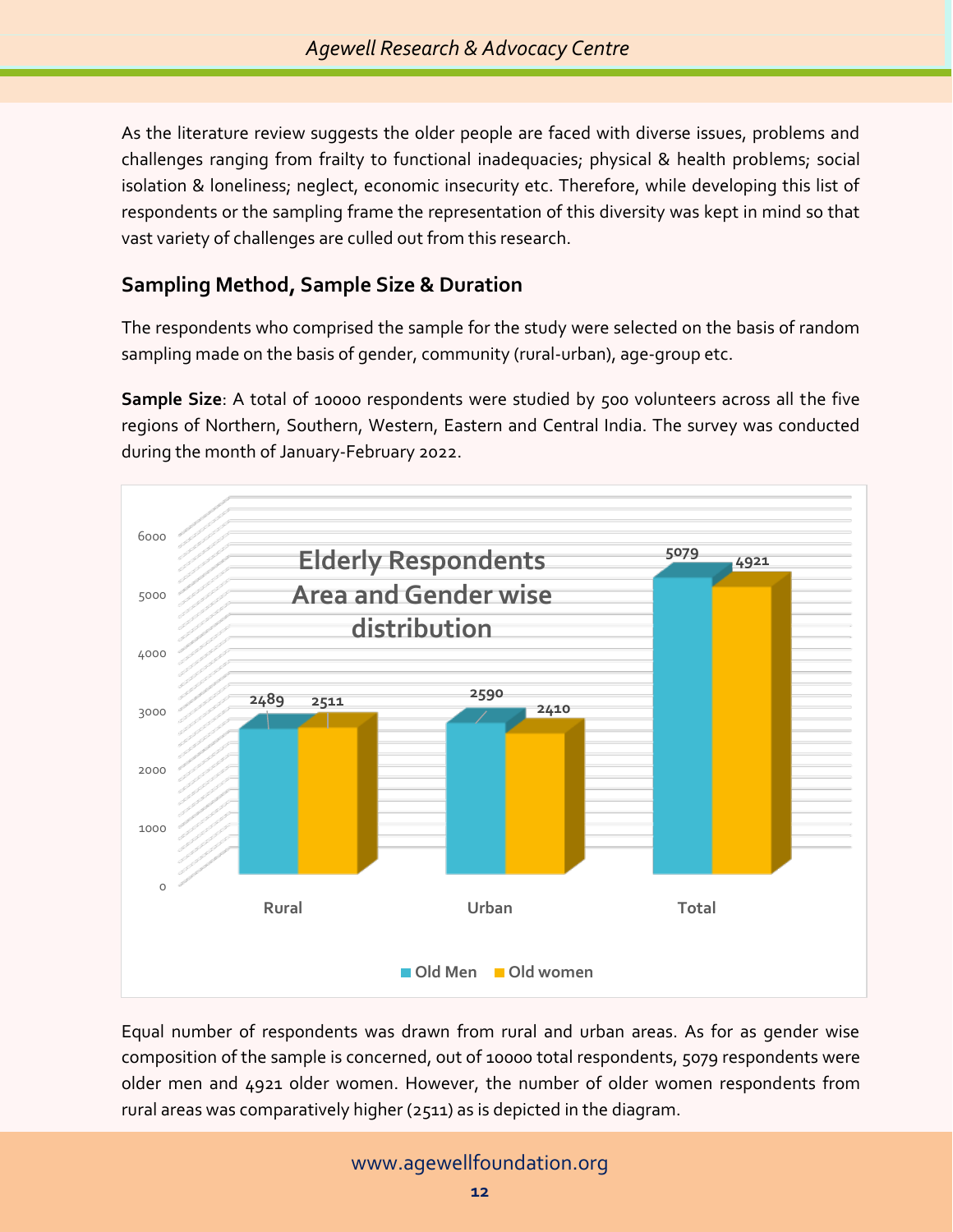**Tools and techniques for data collection:** Main emphasis was on qualitative information therefore; a more intuitive approach was adopted for the research so as to arrive at an understanding of the issue to cull out a pattern. The information was enriched with the help of focused group discussions and in-depth interviews



Out of 10000 subjects interviewed during the survey, 5127 respondents (51.3%) were found to be in the age group of 60-70 years, 3598 respondents (36%) were between 71-80 years and the remaining 12754 (12.8%) respondents comprised the oldest old group (81+ years).

Elderly respondents were divided into 4 categories on the bases of gender and community of the respondents. Each of the category, rural older men (24.9%), rural older women (25.11%), urban older men (25.9%) and urban older women (14.1%) consisted of nearly one fourth of the total subjects.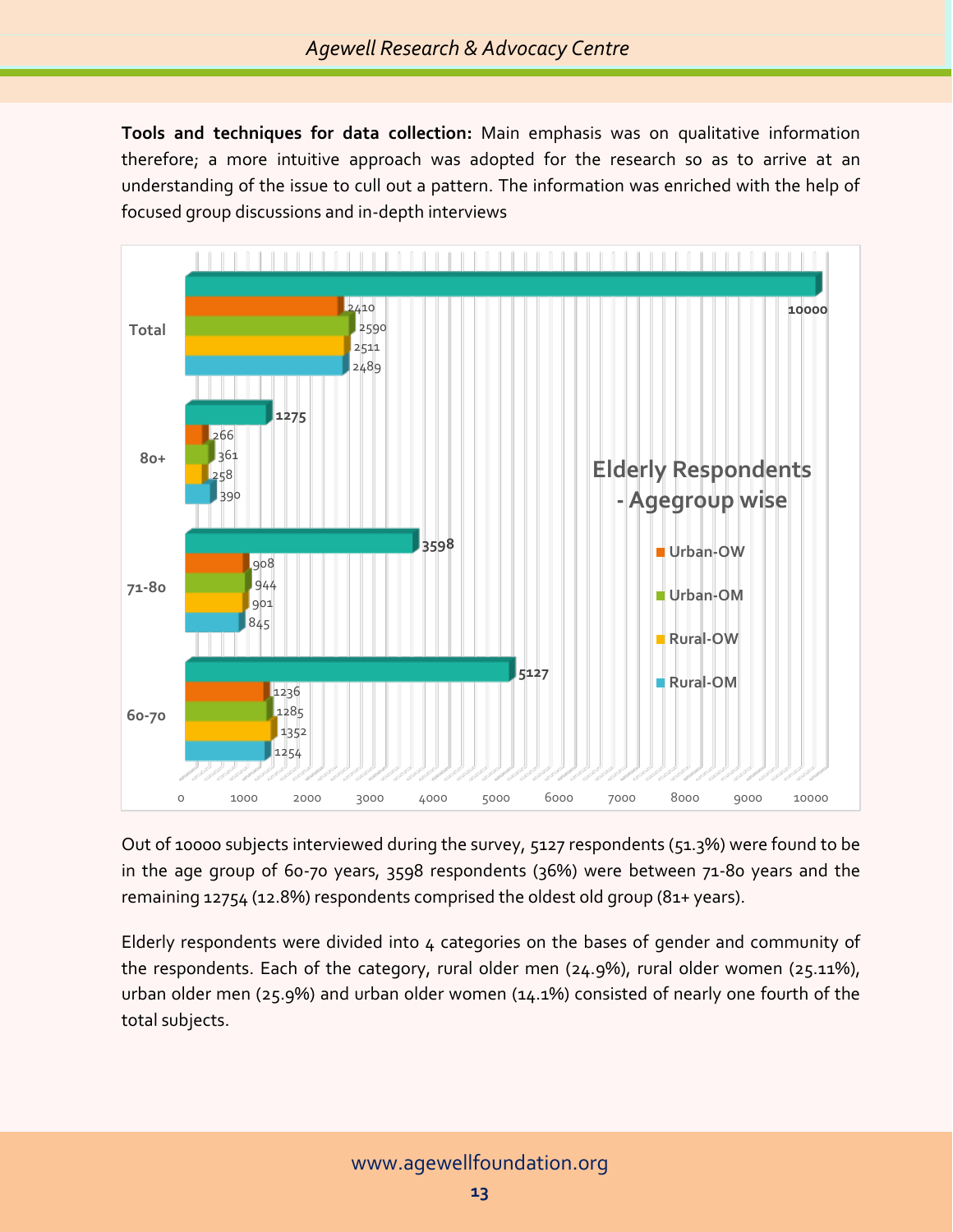# **Major Findings of the Study**

#### **Effect of Covid-19 on Older People**

• During the survey, 84.9% i.e. 8489 elderly persons admitted that they were facing or had to face Covid-19 situation and related issues. Among elderly men 87.2% among elderly women 82.5% elderly women were found affected due to Covid-19 situation.



• Among affected (8489 elderly) financial issues were termed as most critical issues by

28.3% i.e. 2389 elderly while 25.4% i.e. 2158 elderly said that they found social issues more critical while 22.4% elderly respondents claimed that healthcare issues were critical for them and 21.7% respondents found **Healthcare , 1901, 22% Psychological condition, 1838, 22% 1838, 22% 1838, 22% problems, 2399, 28% Social issues, 2158, 26% Other, 193, 2% MOST CRITICAL ISSUE FACED BY ELDERLY**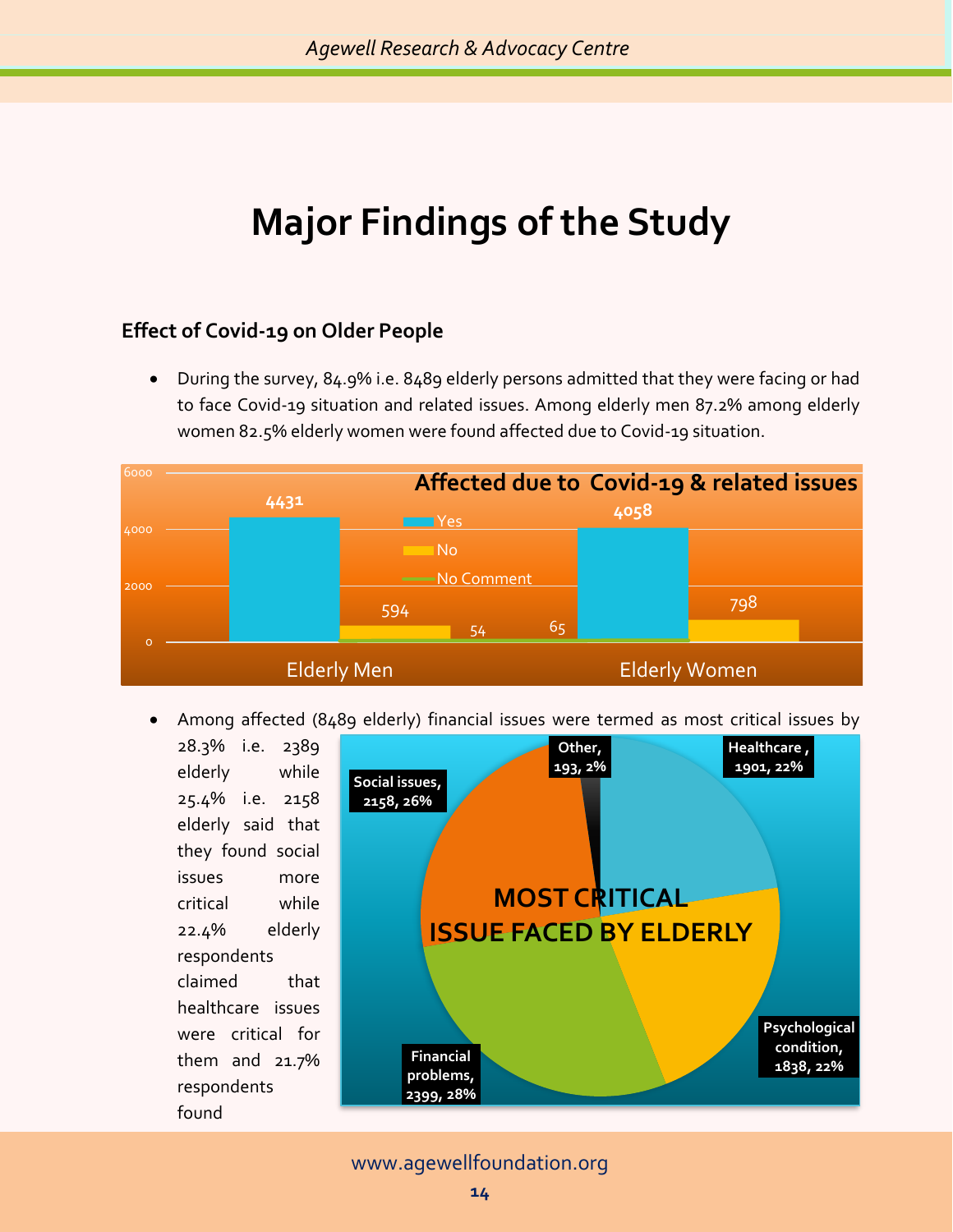psychological condition more critical during this situation.

- Among elderly with medical issues (1901), 24.1% said that the most prominent factor responsible for their poor health condition was restricted mobility.
- 23.2% respondents said that treatment for a longer period of time was a major factor.
- 18.4% of affected elderly termed high cost of treatment and medicines as the most critical issue.
- 18.6% respondents said that weakness in old age was a major factor responsible for poor health.
- Among them 3.4% had lost their family members due to Covid-19 & they termed it the most critical factor for their poor health.
- 7.5% elderly said that due to unavailability of caregivers/family support they were in poor health condition.



- 45.7% respondents termed sense of loneliness / isolation termed as the most prominent psychological issue followed by restlessness (27.8%).
- According to 31.8% elderly, disease and poor health was the most prominent reason for psychosocial impact, while 19.2% and 25.3% elderly respectively considered financial issues and restricted social interaction as the most prominent reason for that.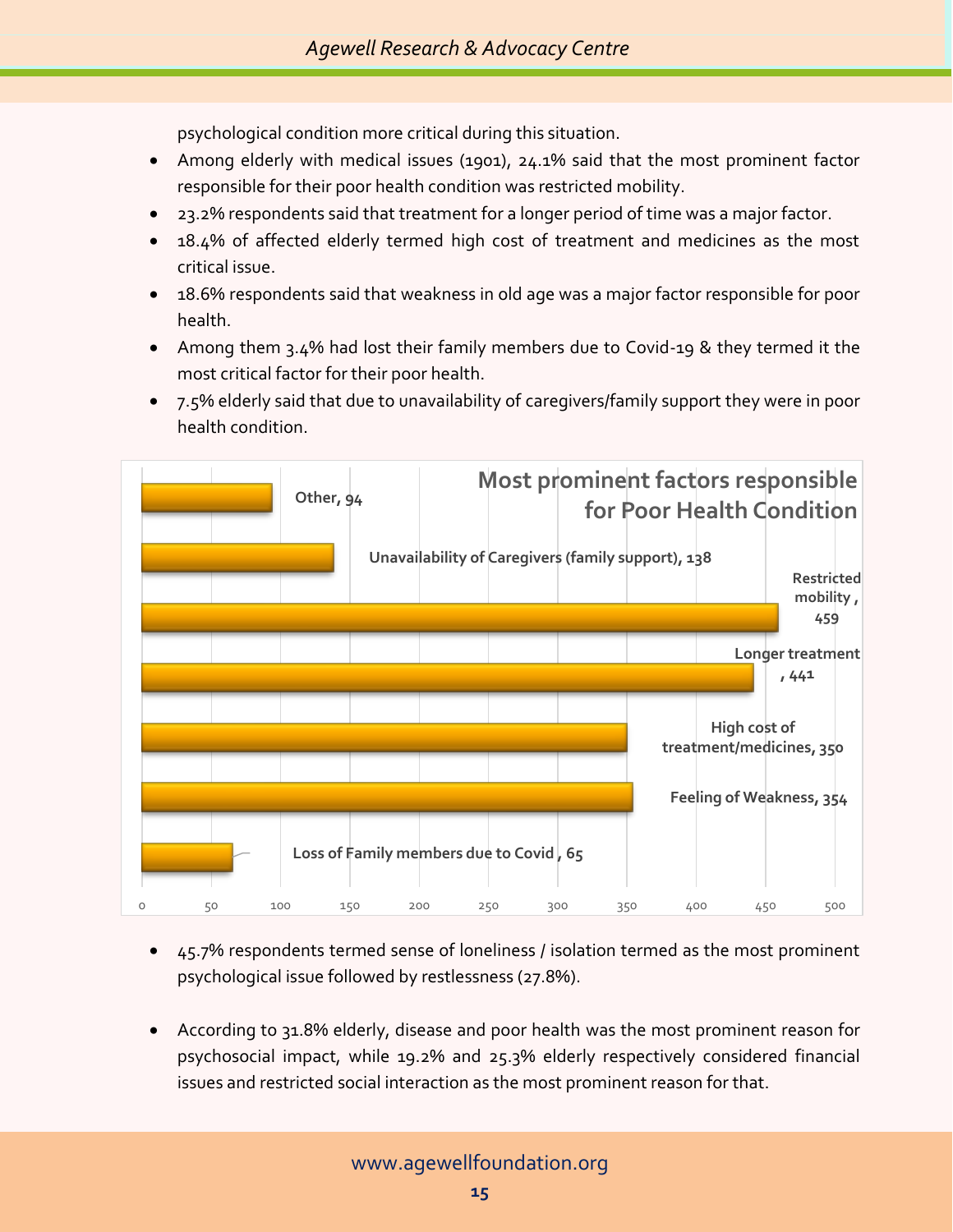

- Financial impact on the elderly was mainly due to loss of family income (30.2%), loss of business/professional income (25.1%), heavy medical expenses (23.8%) and rising inflation (14.1%).
- Most disturbing Impact of increased Unemployment / Joblessness was increased dependence on others as per the 25.3% elderly respondents. While 14.5% said that due to this they were unable to get proper treatment / regular medicines.
- 19.5% respondents said that their grand-children's education suffered due to joblessness. While 13.0% respondents reportedly claimed that they had to terminate/postpone their critical medical checkups. 9.4% elderly respondents claimed that they had to take loans due to pandemic.

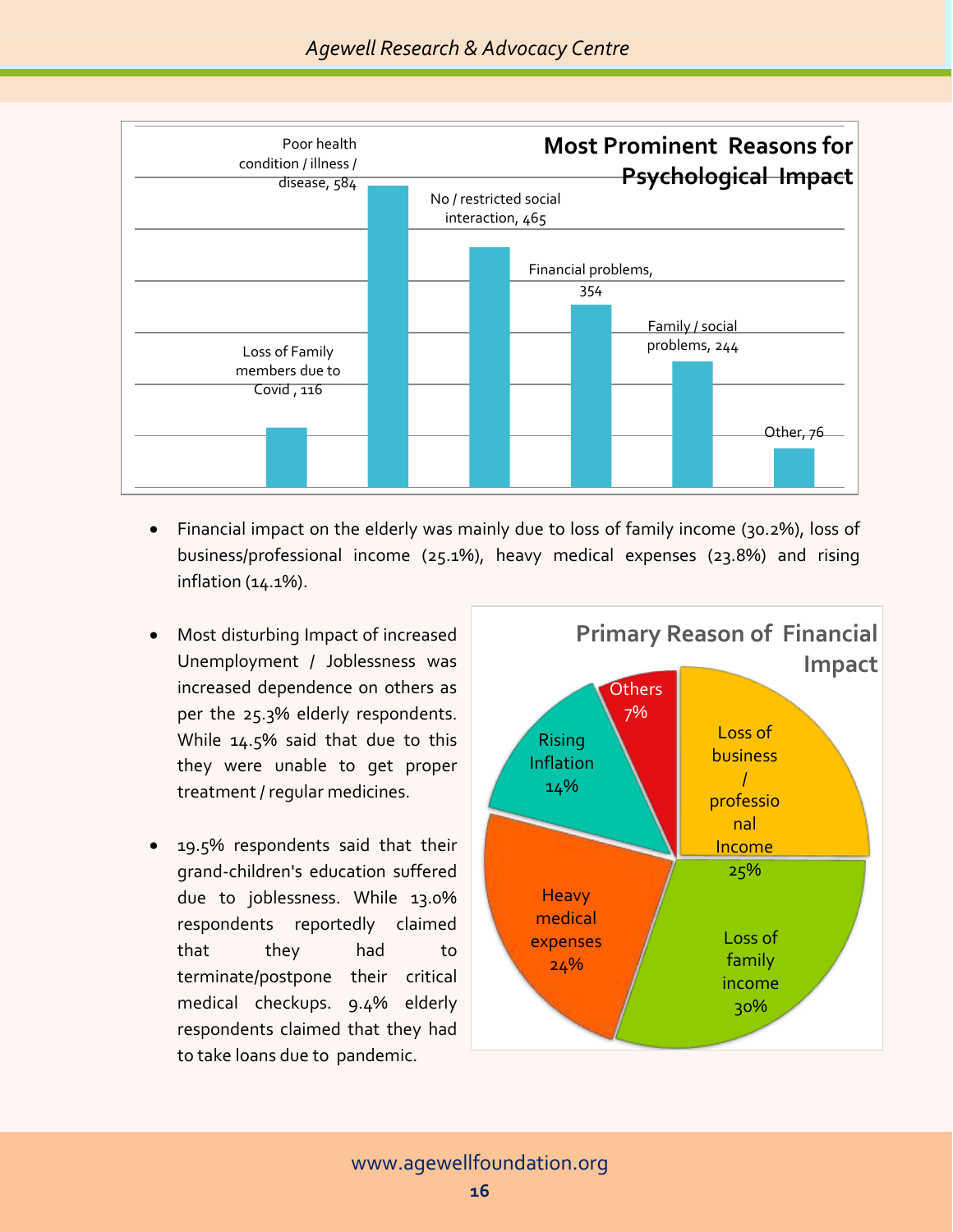

• Every 5th elderly respondent (19.5% elderly) their quality of life had been compromised due to rising inflation. 20.5% elderly also claimed that they had to compromise with unhealthy/unhygienic conditions due to rising prices.



[www.agewellfoundation.org](http://www.agewellfoundation.org/)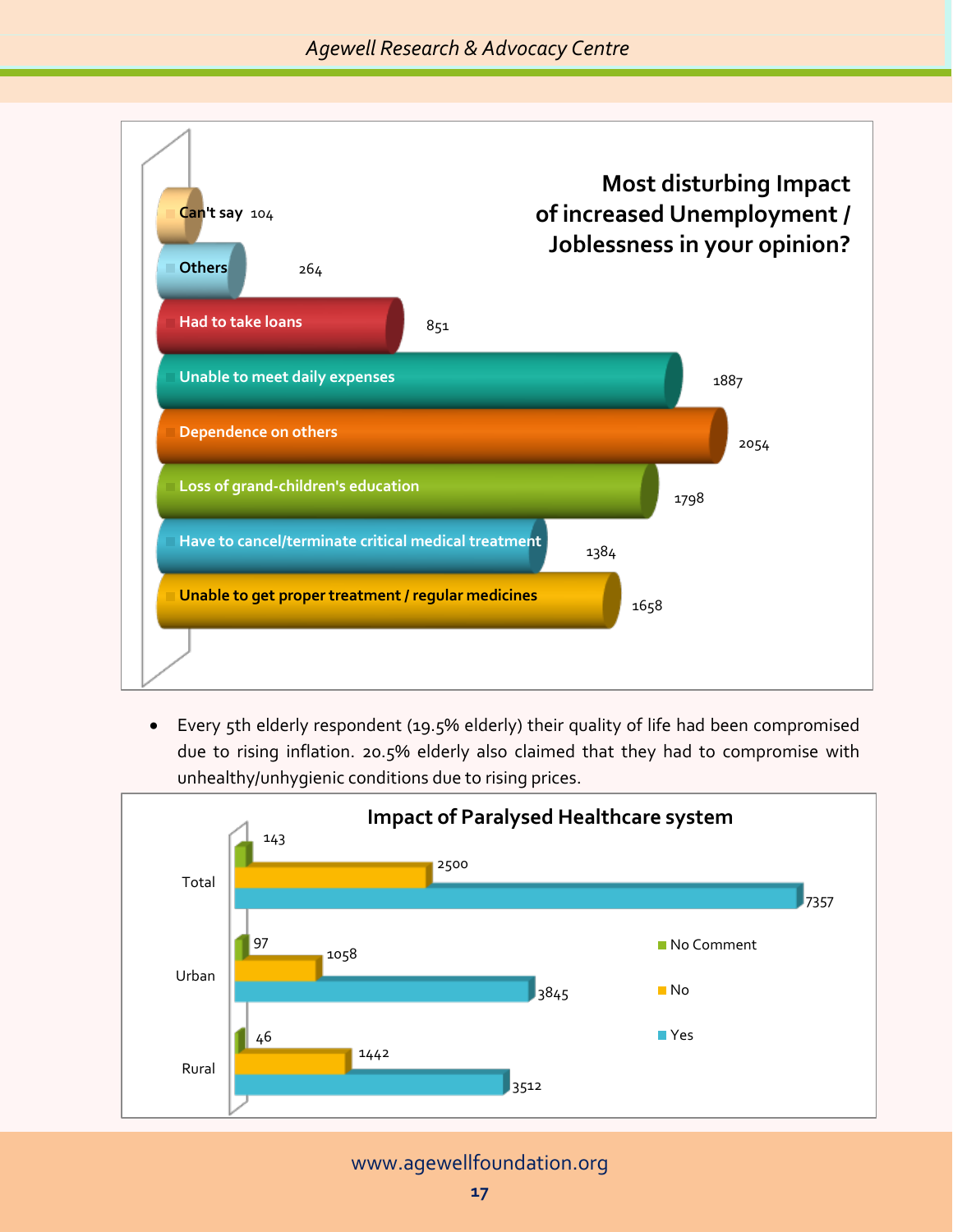- 18.8% elderly claimed that they had lost their savings/investments due to inflation during Covid-19 situation. 13% elderly respondents said that they were unable to maintain their normal day-to-day life.
- 73.6% elderly i.e. 7357 respondents said that paralyzed healthcare system affected their life adversely.
- When asked about the disrupted formal education system, 32% elderly reportedly claimed that their life has also disturbed as their grand-children could not attend regular classes.



• 39.3% elderly said that the derailed public transport system has also affected their life very badly and 71.1% elderly claimed that restricted social and public life has affected their quality of life.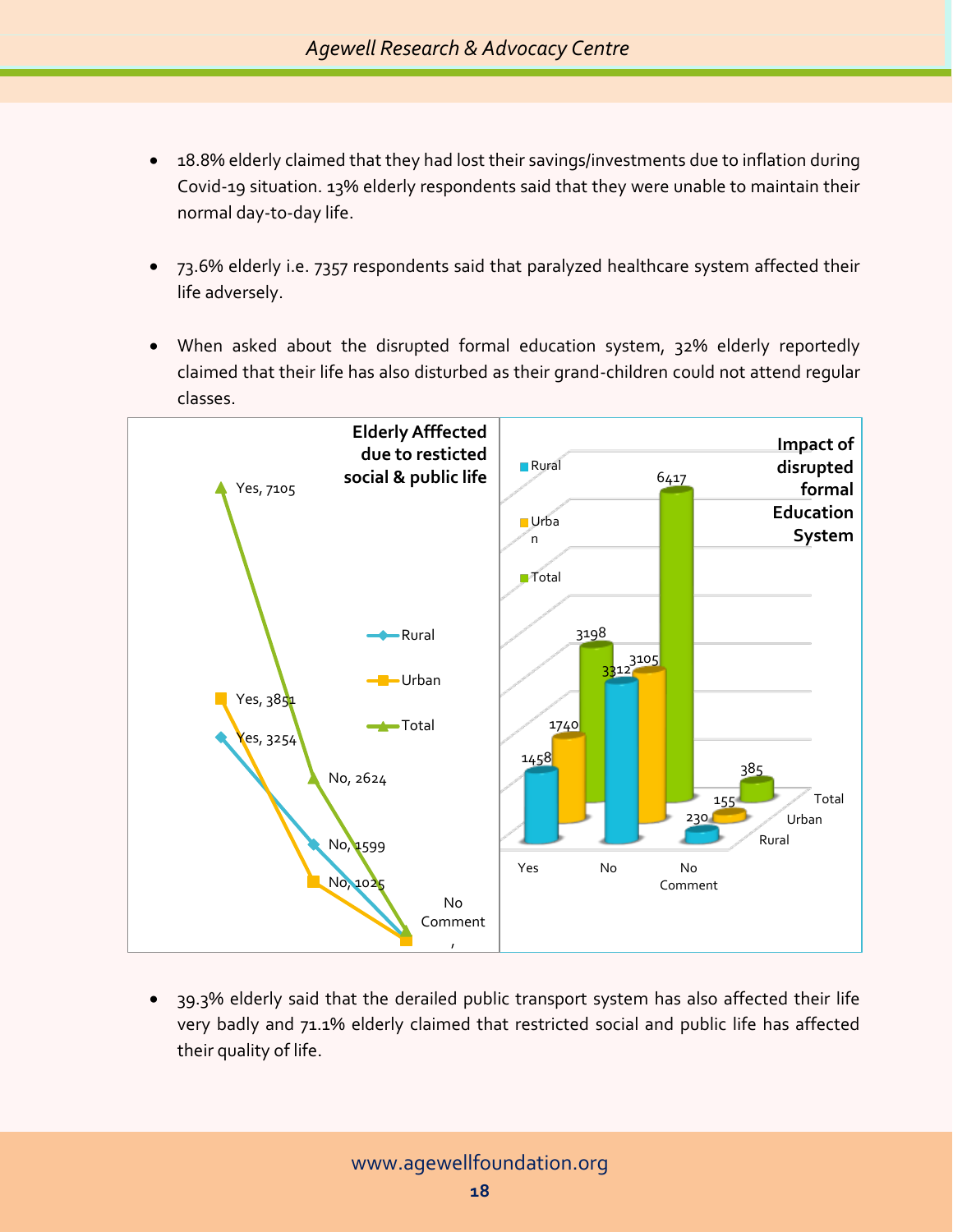#### *Attitudinal change towards older persons during Covid-19 phenomenon*

When it was attempted to assess the attitudinal change in the lives of elderly, it was found that Covid-19 phenomenon had changed the attitude of more than 82.6% elderly. Among them 75.1% elderly reportedly said that due to Covid-19 threat,



they were not optimistic towards the future or were uncertain about the future.



• In the current situation, 93.2% i.e. 9315 older persons admitted that their major concern was looking after the health condition of self/spouse. 66.2% elderly were also concerned for their family members.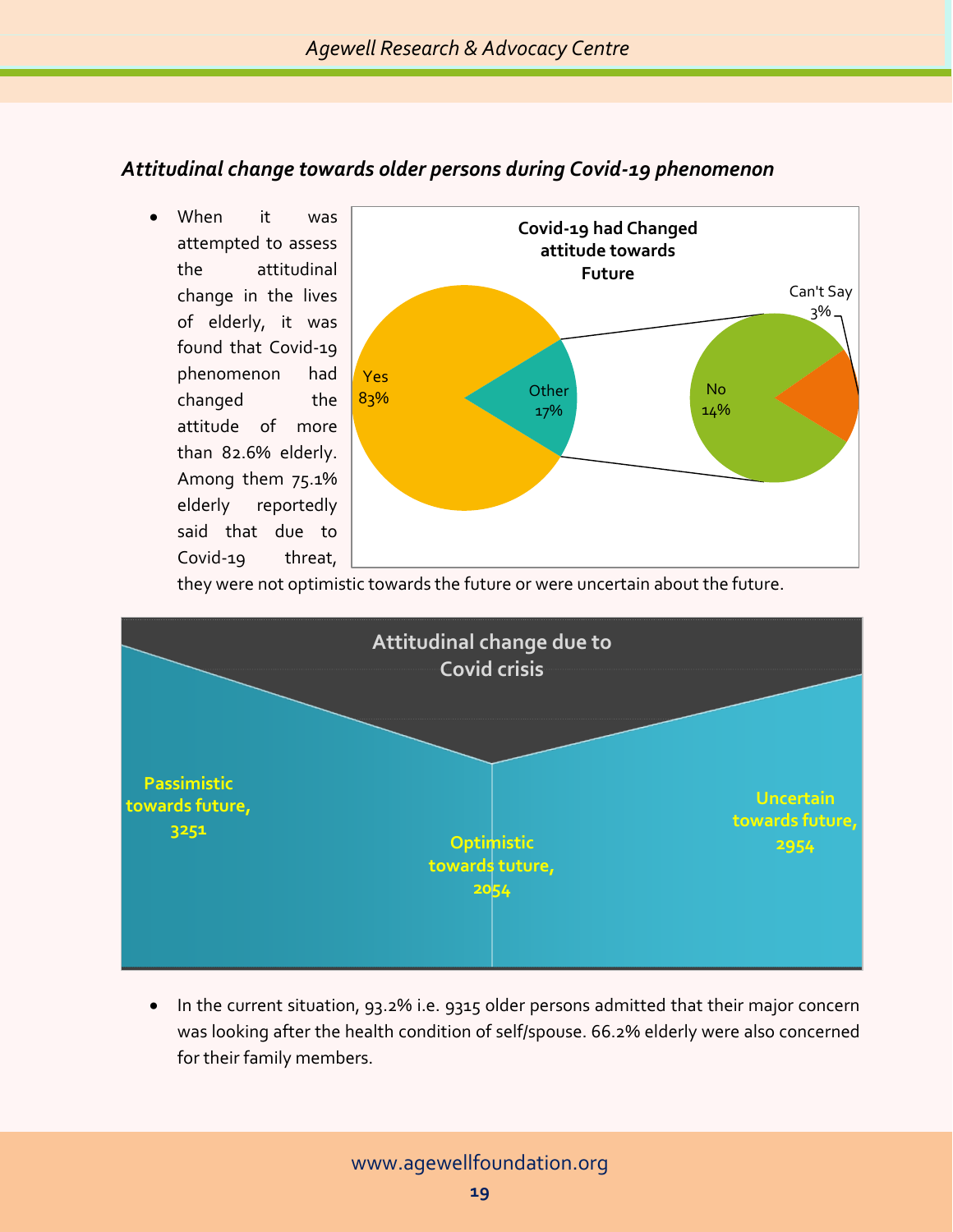

• 64.5% said that their major concern was maintaining financial resources. 88% elderly said that they were much worried about their social life while career of their children and education of grand-children were their major concerns, termed by 45% and 34% elderly respectively.

#### **Impact of Covid-19 situation on Human Rights of the Older Persons**

Due to ever widening generation gap during Covid-19 phenomenon, Human Rights of older persons were also found violated as  $47.6\%$  elderly  $(42.1\%$ rural and 53.2% urban elderly) realized that during Covid-19 situation their human rights were compromised remarkably.

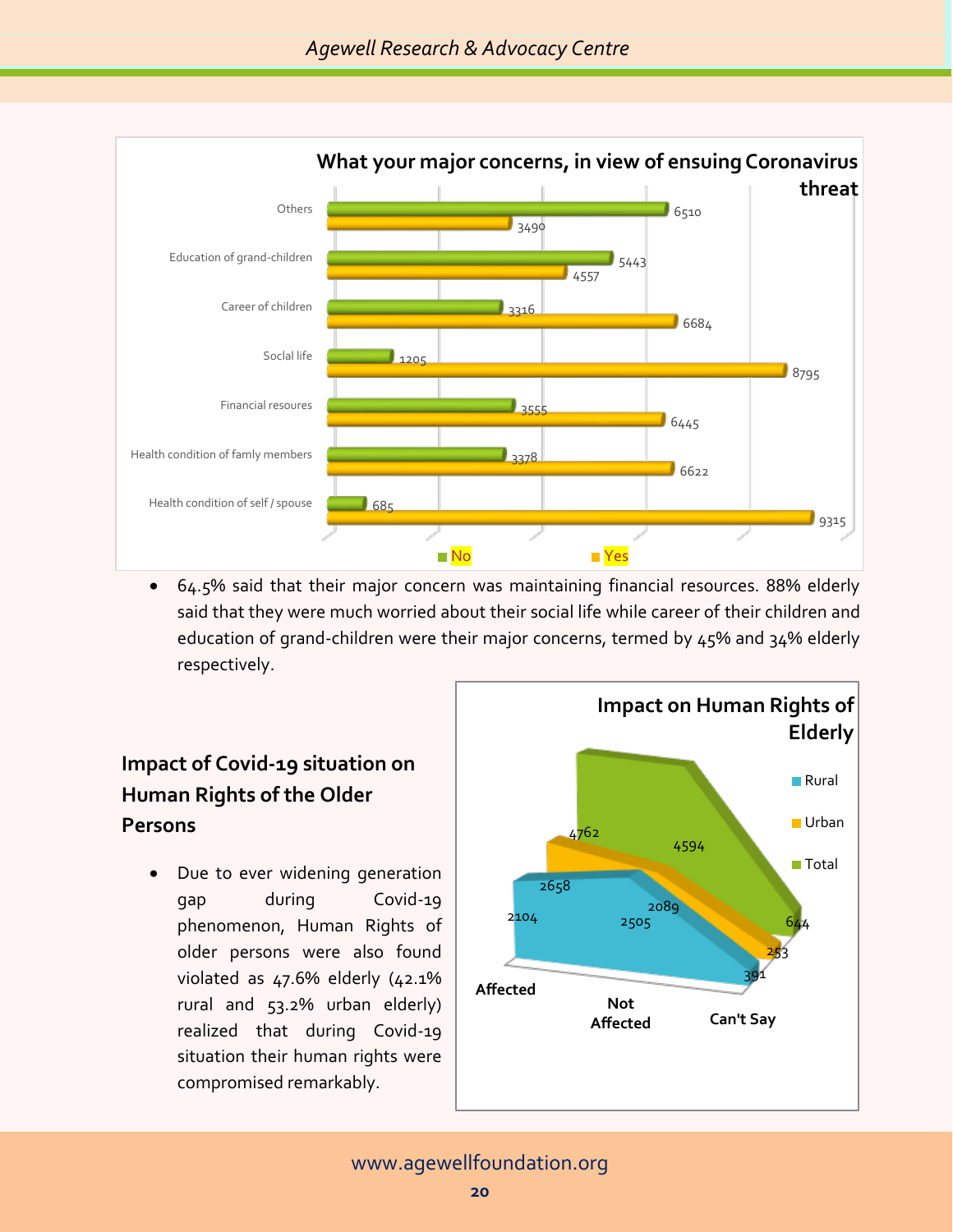- Among this elderly, 37.5% elderly claimed that they had to face mistreatment/torture/exploitation while 52.2% said that disrespect / neglect in old age had become common during this period. 38.7% elderly claimed that had to face gender / age discrimination more often during the Covid crisis.
- 49.5% elderly reportedly lost independence /freedom due to Covid-19 situation, while 12.6% elderly claimed that they had to face crime due to changed situations due to Coronavirus.



[www.agewellfoundation.org](http://www.agewellfoundation.org/)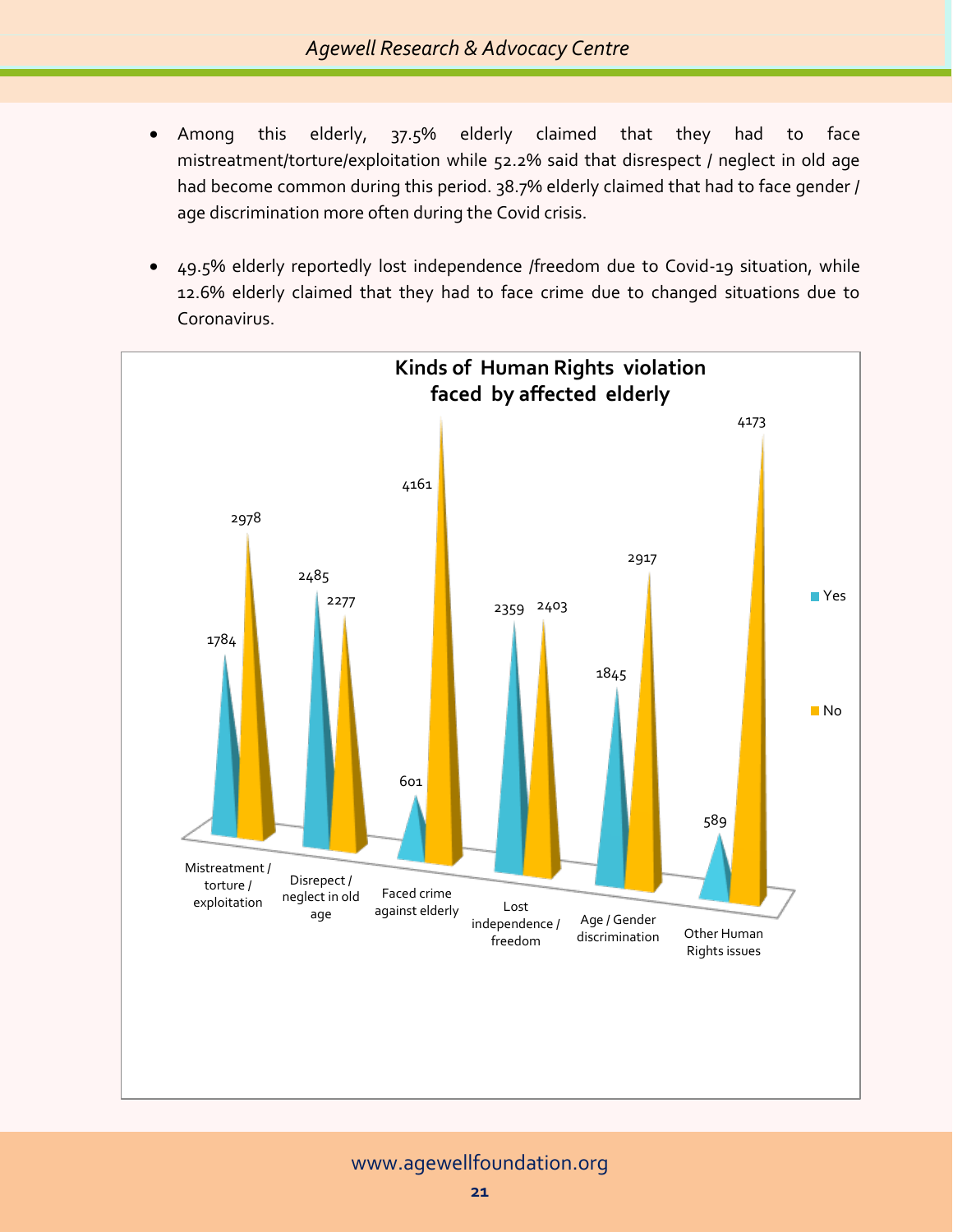#### **Ever widening Generation Gap**

- Among them 78.5% elderly complained that ever widening gap is responsible for this situation. According to them, Covid-19 pandemic had imposed many challenges before older people, from social isolation, financial penury, psychological issues to elder abuse and neglect.
- According to 74.9% elderly respondents (7487 out of 10000 elderly) claimed that the generation gap has widened due to overstretched spells of Coronavirus and related

lockdowns / restrictions. 22.5% of respondents did not agree with this fact while 2.7% of the elderly said that they have no idea about it.

- During the survey, 76.7% elderly (5744 out of 7487 elderly) admitted that restrictions on social interactional activities was the main reason for widening generation gap.
- 56.8% elderly said that social distancing within family members / relatives was the main reason of generation gap, while 53.6 % elderly said that decreased income of elderly and



younger family members was resulted in widening generation gap.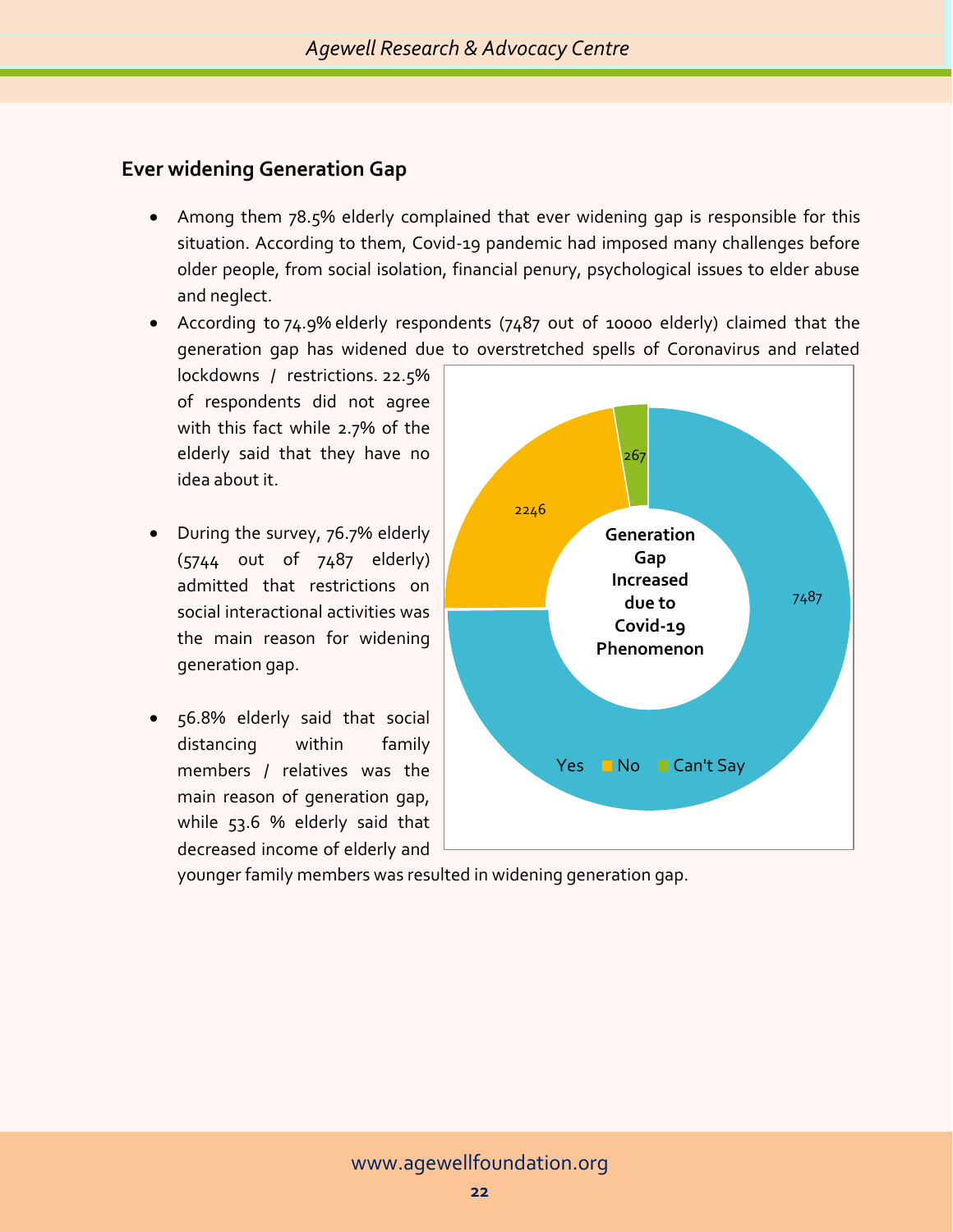

• According to 55% elderly respondents increased popularity of online / digital media like smartphones, etc. was main factor responsible for widening generation gap. 43% elderly opined that emerging psychological issues due to Covid-19 played significant role in increasing the gap between generations.



[www.agewellfoundation.org](http://www.agewellfoundation.org/)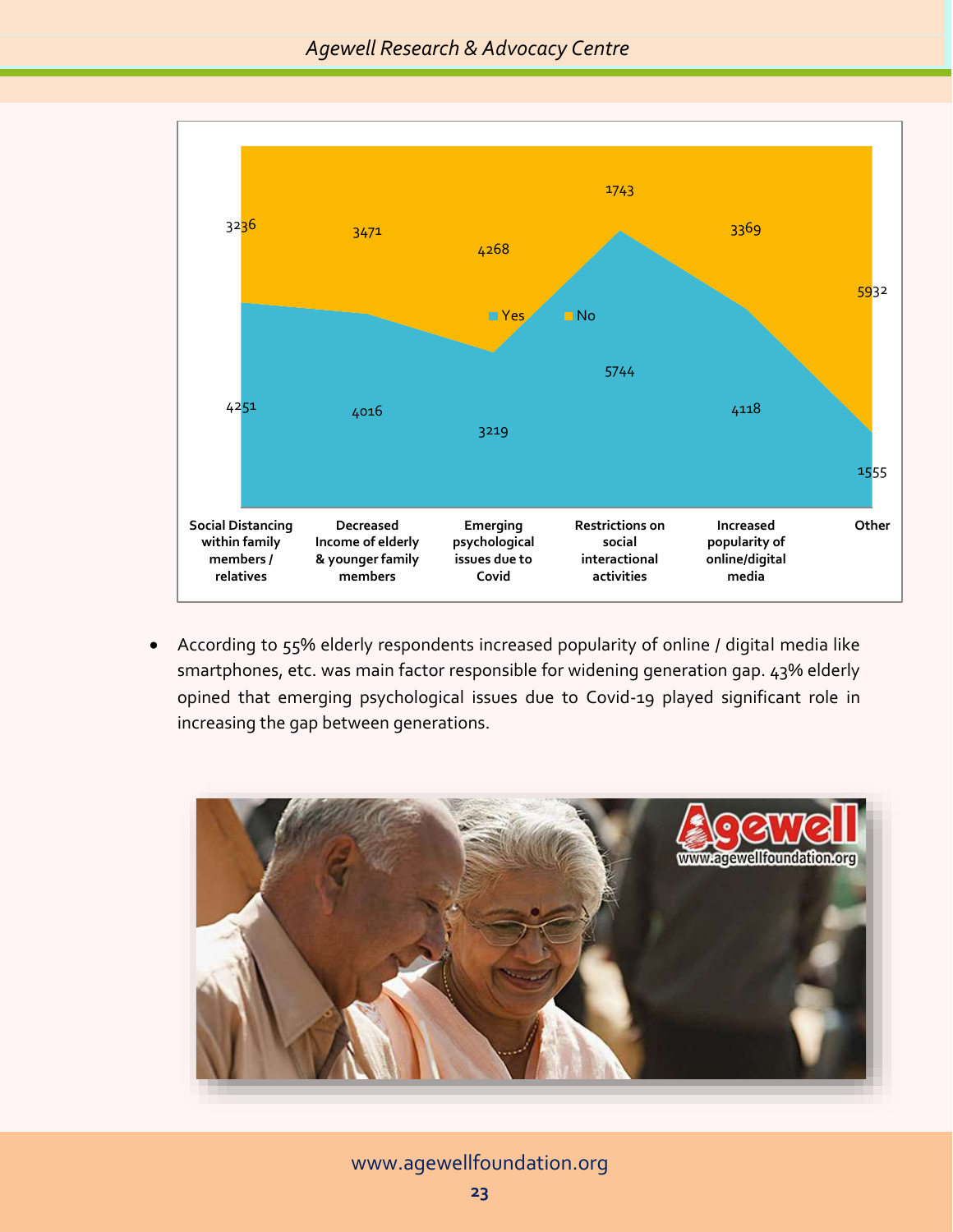# **OBSERVATIONS**

By the year 2050, India would have 1/5th population in the age group of 60+. Management of such a large section of retired and older people, who will have time, experience, and even resources, but no opportunities, maybe a huge challenge before the government of India.

Older persons must be given equal rights and opportunities in a non-discriminatory manner, so that their participation in the mainstream and contribution to sustainable development can be



ensured. The Government of India has initiated several schemes for exploring gainful engagement opportunities for retired and older persons, but these are only on the pilot project level.

In our country, majority of the older persons are not prepared for their old age, hence most of them have to depend on others for their various needs and requirements, particularly related to finance, health, social support, etc. Low or no income in old age, increased medical expenses, ever-increasing inflation and infirmity/disability make their life more complicated. Of late, sudden outbreak of Coronavirus has forced older people to live in more compromised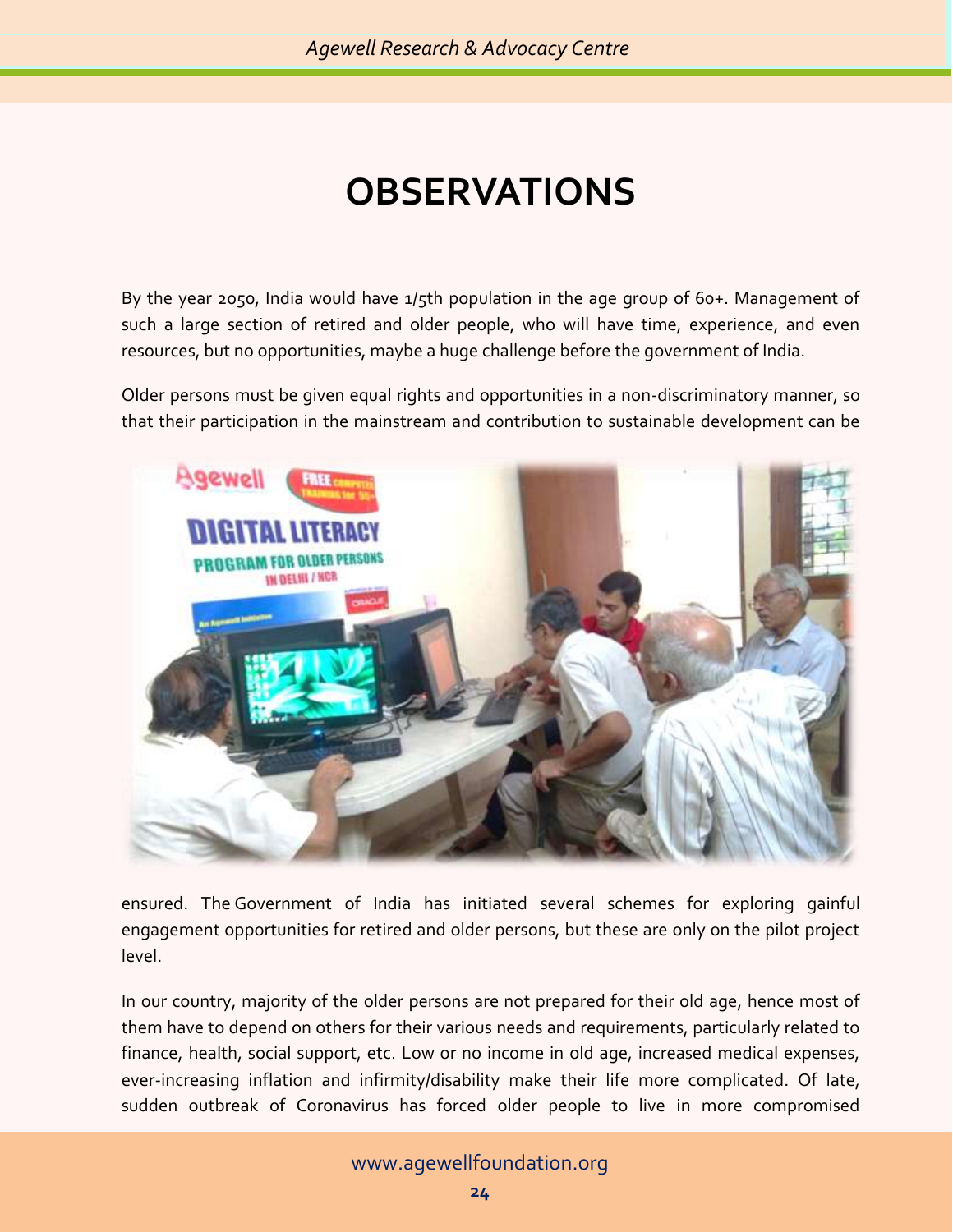conditions. At this juncture, older people seek empathy from younger generations and appealed them to spend time with elderly, understand their problems and learn from them in order to prepare for their own better old age.

Due to pandemic and related lockdowns/restrictions the generation gap has increased in society, which was severely affecting older persons who were already suffering from marginalization, isolation and loneliness. Since there is no respite yet, older persons need constant assurance of support, help and all kinds of assistance in case of need at all levels.

A large number of older persons have suffered due to many ills of Covid-19 situation such as

unemployment, paralyzed healthcare system, almost non-functional education system, derailed transport system, loss of business & industry, restrictions on social, religious & cultural freedom. It has not only affected dayto-day life of older persons but also affected their quality of life adversely.

During the interactions with the older people, it was observed that Covid-19 has impacted work at all fronts. This has resulted in reduced trade and business, economic slowdown, unemployment, ever increasing inflation and reduced income. In the beginning of the Pandemic, many households used their savings but by now most of those savings (in households) also seem to have evaporated. The helpless and marginalized older people were the worst affected, who believe in selfdenial and silently suffer all indignity / humiliation / isolation.

Major problems being faced by older people during Covid-19 pandemic and induced lockdowns / restrictions include - health anxiety, sleeplessness, panic attacks,



depression, unceasing stress, nightmares, fear of contracting Coronavirus, anxiety related to the uncertain future, etc. In addition, elderly seem to be much concerned about their human rights.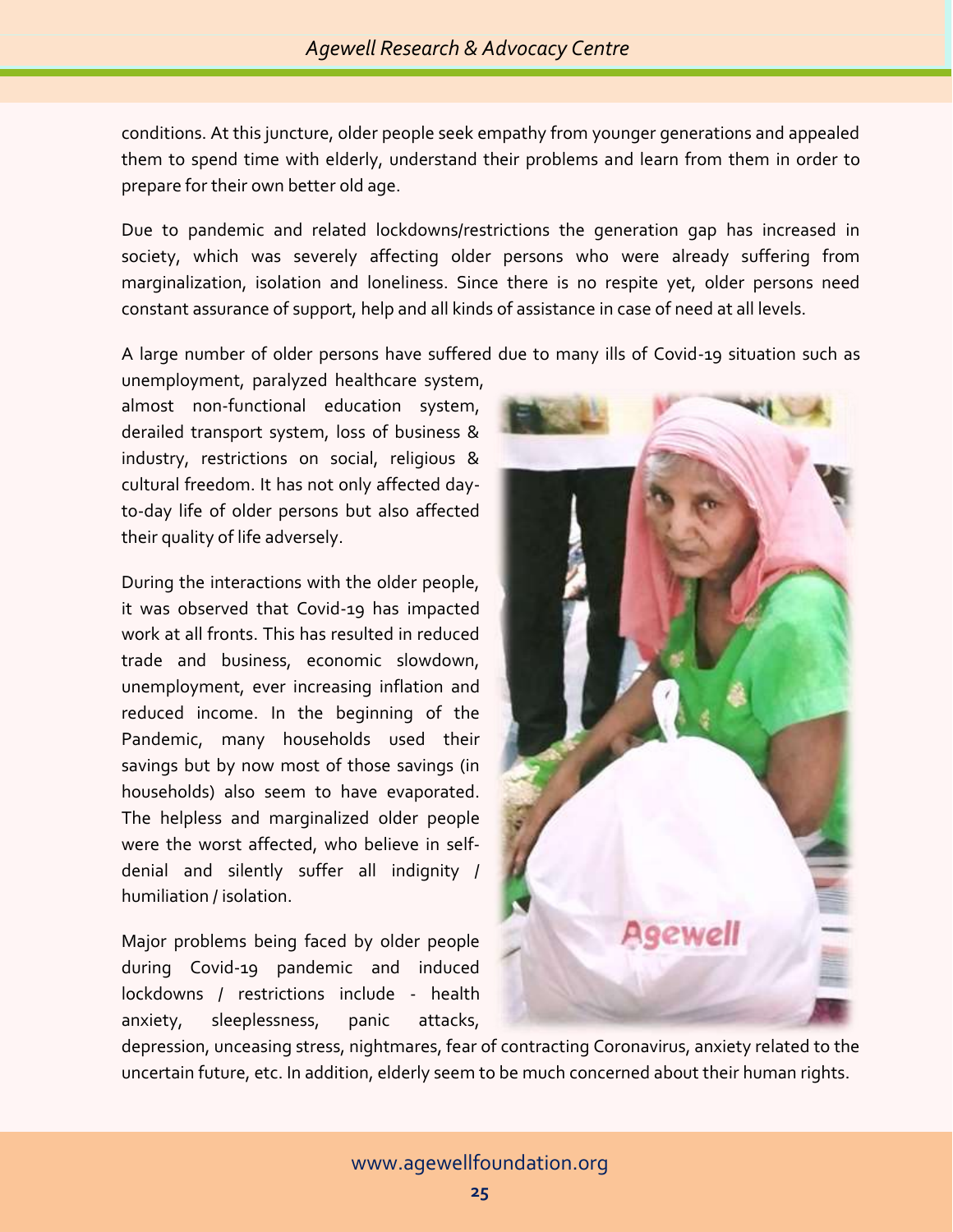## **Representative Statements**

*" My life during lockdowns was just like hell. I had to postpone my treatment for almost a year. During this period, I had to face a lot of trauma, while living under constant fear of Coronavirus and life-threatening consequences. Due to restrictions on social and religious activities my social life was devastated remarkably."* 

• *Ramesh Chandra Gupta, 71, Kanpur, Uttar Pradesh*

*" Younger generations express pity towards their older generations and find it rather awkward to* 

*empathize with them. However, older persons expect empathy from younger generations and in turn they like to share their experience and wisdom with them, so that they can prepare for their old age better."*

• *Deepankar Guha, 75, Mayur Vihar, Delhi*

*" Expectations of older people have increased over the years remarkably, particularly due to pandemic* 

*and related issues. While healthcare remains their basic need, they are also looking for financial and social security so that they can meet with their ever-increasing expenses in comparatively longer old age."*

• *Bhaskar Gaytonde, 66, Mumbai, Maharashtra*

*" Best advice for younger generations is to spend time with elderly and understand their problems, which will not only help their elderly family members lead a comfortable life but also certainly help younger people in preparing for their own old age."*

• *Reema Juneja, 78, Ludhiana, Punjab*

*" I have lost my parents due to sudden attack of Covid-19 in May 2021. The incident left us completely devastated. In addition to psychological issues, my entire family have been suffering from financial crisis since then. We had lost lot of money on their treatment and with jobless children in the family we are found it very tough to meet our daily expenses."*

• Mohd. Iqbal Ansari, 62, Kolkata, West Bengal

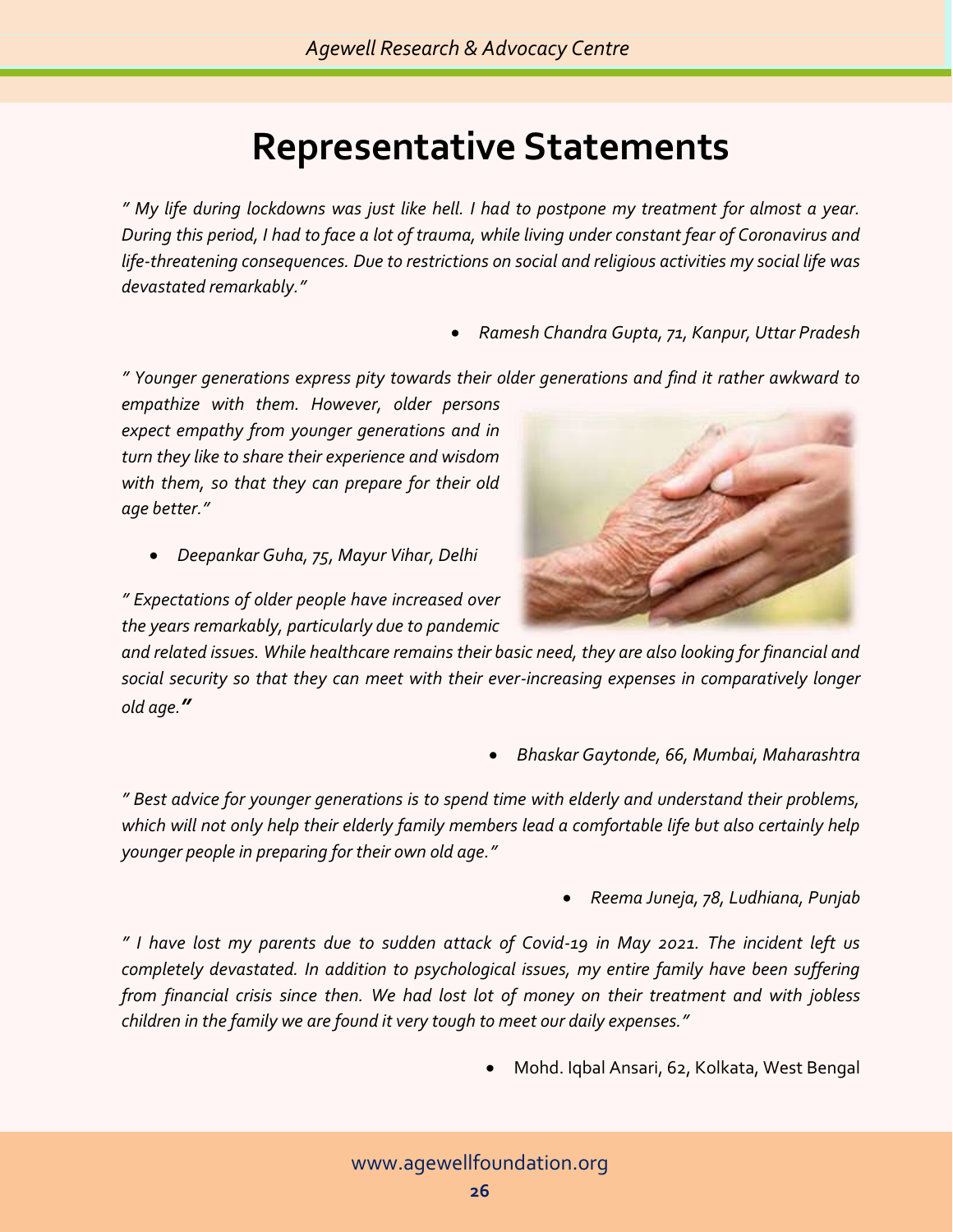### **Recommendations**

To address the ever-growing challenges pertaining to issues concerning older people, governments at all levels, need to modify their old age-related policies, schemes and retirement rules and make them older persons friendly. In order to ensure equal rights & opportunities for older people, currently, there is an urgent need to take these steps;

- Develop, formulate and implement requisite policy programs for the elderly population
- Study various aspects of older persons and initiate social, economic and health policy debate about aging
- Promote self-help groups of older persons
- Explore gainful engagement creating opportunities for retired older people
- Tap untapped/unutilized resources of older persons (time, experience, knowledge, financial resources, and wisdom as well)
- Create older persons friendly environment in the country in order to facilitate their participation in sustainable development and appreciate their contribution

**In order to ensure older persons' economic security, the following initiatives must be adopted at a larger scale as better practices;** 

• Pre- and post-retirement training programs for older persons to provide the soft skills, digital literacy, communication and other training for skill enhancement.



- Employment Exchanges for Old and Retired People at national level
- Job Fairs for Senior citizens & retired people
- Provisions for encouraging employment of retired elderly in the unorganized service sector by initiating incentives schemes.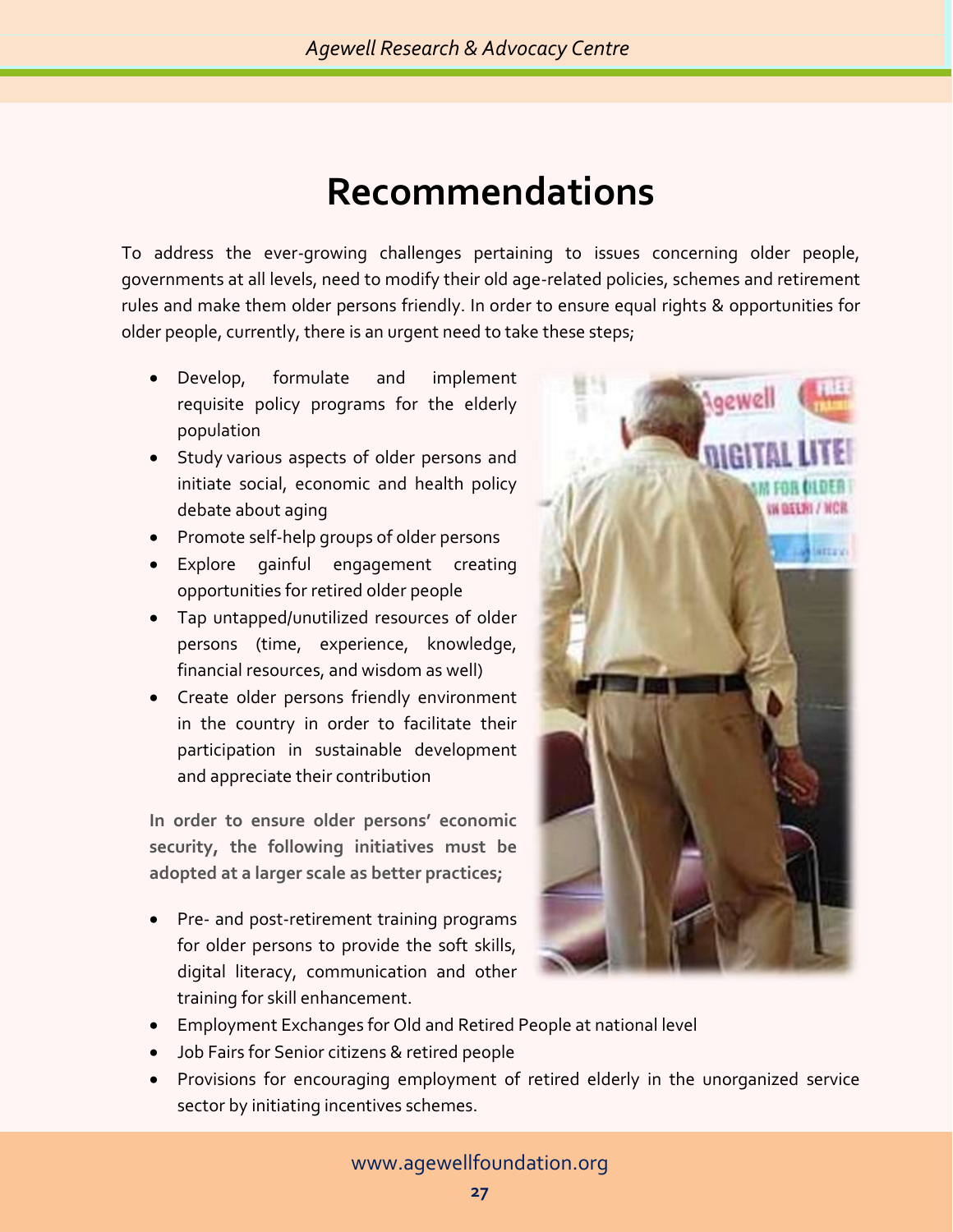- Promotion of anti-age discriminatory practices in the labor market
- Self-employment opportunities to retired older people

#### **To ensure social security for people in old age, concerned stakeholders need to focus on:**

- Maximum coverage under existing and/or new income and social security schemes
- Medical as well as life insurance till the end of life to provide medical and financial security in old age
- Positive environment for financial planning from the younger age, so that they can earn ensured income in old age
- Spreading awareness about economic and social security schemes and provisions beneficial to them in old age, particularly in rural and semi-urban areas
- Old age pension amount should be benchmarked to the increasing cost of living
- Provisions for tax incentives for people who are looking after dependent senior citizens
- Financial incentive for setting up a network of Caregivers for Older Persons at blocklevel to look after older persons living alone
- Special training programs for public health practitioners, mental health providers, health care professionals and volunteers for providing better and effective care to older people.



#### **To protect human rights of older persons, following steps need to be taken up;**

- To bridge the gap between generations by promoting and conducting inter-generational bonding programs.
- To protect elderly from violence, abuse, neglect and social isolation
- To create better awareness about Human Rights of Old People across the country.
- To improve overall attitude toward older people living with mental / psychological disorders.
- To organize recreational / entertainment activities for older persons through social / electronic media and encourage their participation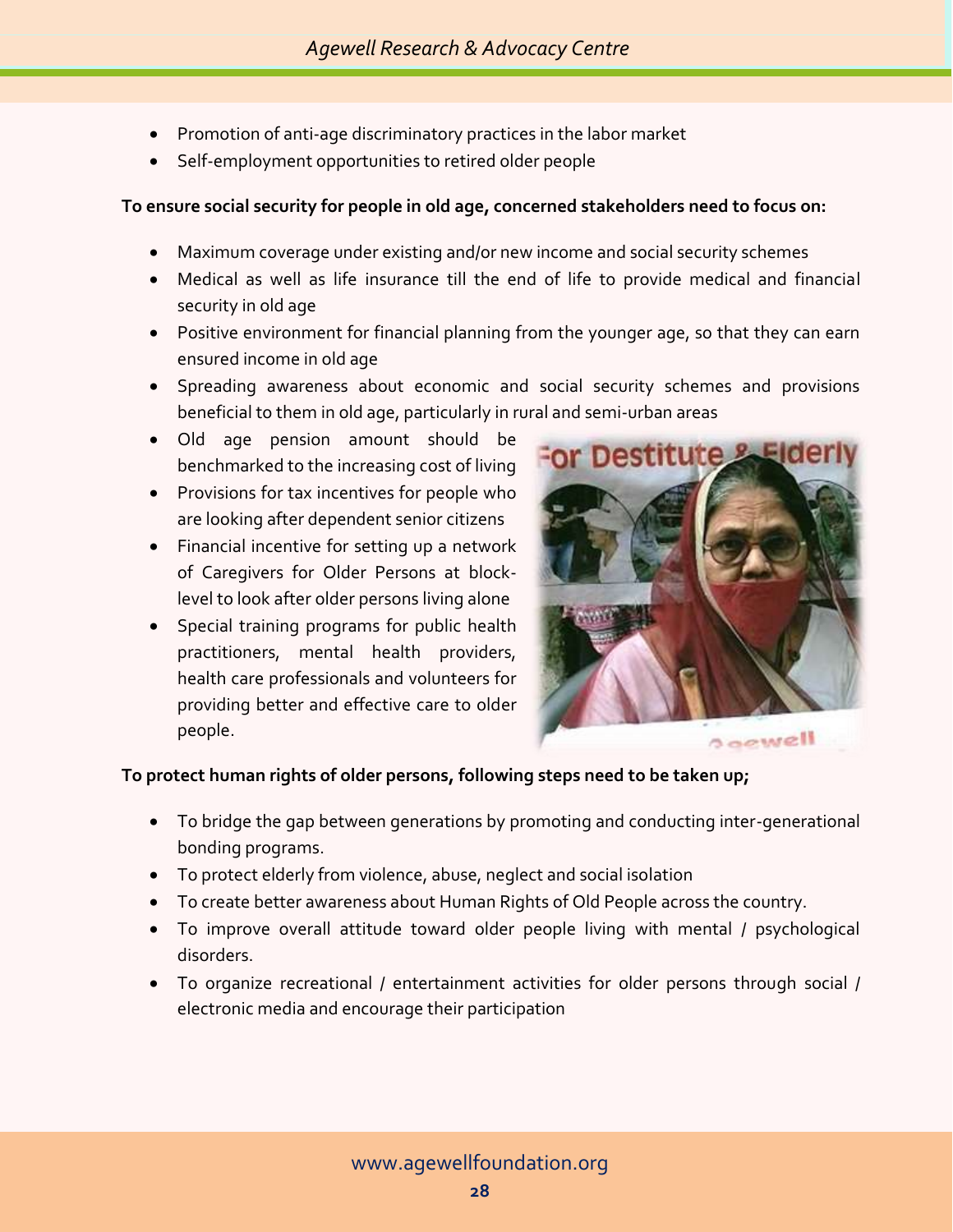



[www.agewellfoundation.org](http://www.agewellfoundation.org/)